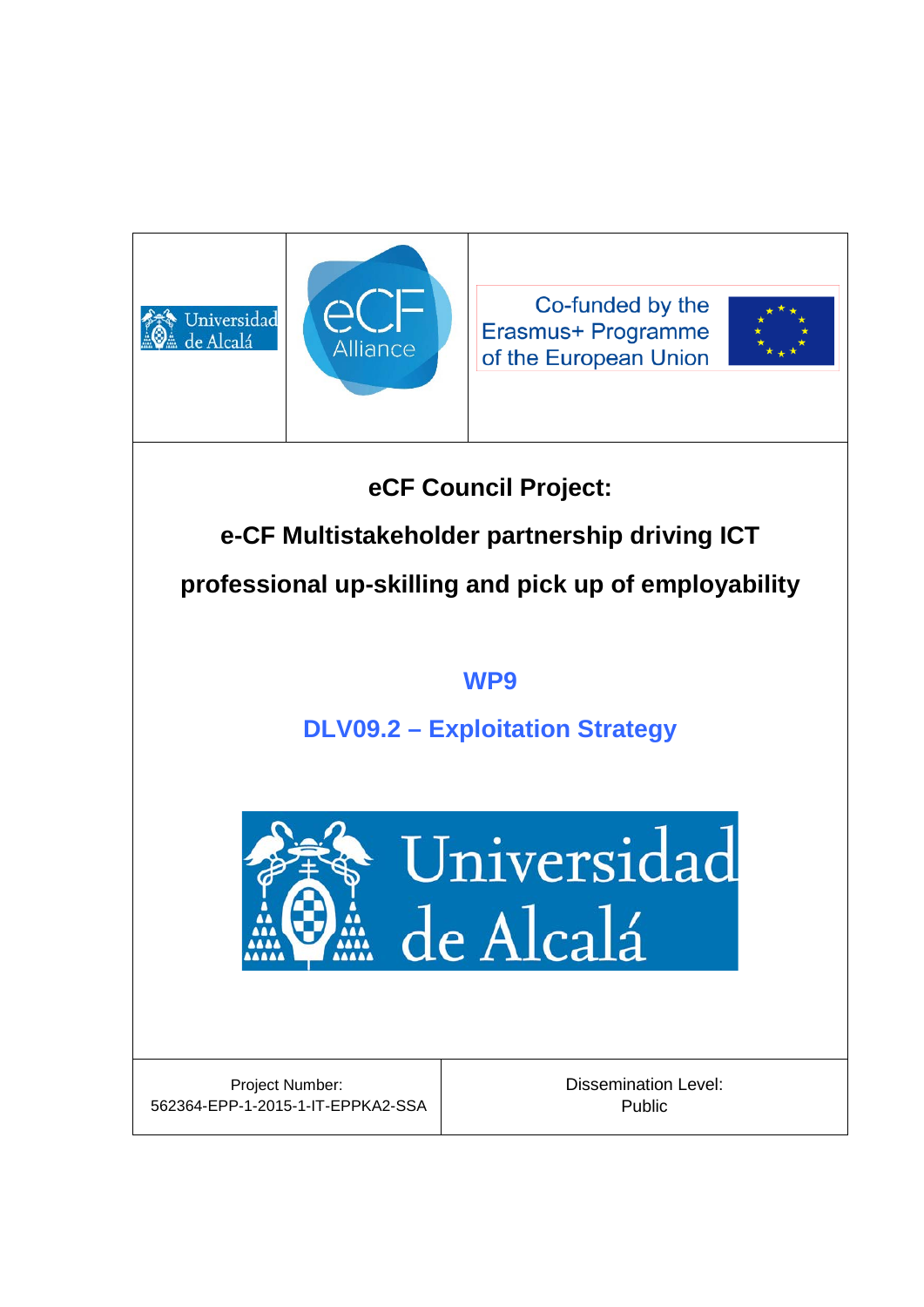

| <b>Author</b>                                                                                                                                                        | <b>Date</b>                  | <b>Version</b> | <b>Description</b>                                                                                                              |
|----------------------------------------------------------------------------------------------------------------------------------------------------------------------|------------------------------|----------------|---------------------------------------------------------------------------------------------------------------------------------|
| <b>UAH</b>                                                                                                                                                           | 11-July-2018                 | Draft 0.0      | Initial structure for the document                                                                                              |
| <b>UAH</b>                                                                                                                                                           | 23-July-2018                 | Draft 0.1      | Draft with initial information as basis for<br>partners' contribution                                                           |
| <b>UAH</b>                                                                                                                                                           | 26-July-2018                 | Draft 0.2      | Enhanced draft version                                                                                                          |
| <b>UAH</b>                                                                                                                                                           | 1-August-<br>2018            | Draft 0.3      | Draft with additional information from national<br>workshops                                                                    |
| ADFOR, BASSCOM,<br>Bita center, CCOO<br>Servicios, Cefriel,<br>CIONET, Comunidad de<br>Madrid, DE, NAVET,<br>FIOM CGIL. DIGITAL<br>SME, ESI CEE, EeSA,<br><b>UAH</b> | $27 -$<br>September-<br>2018 | Draft 04       | Draft version by UAH combining the contribution<br>of the mentioned partners                                                    |
| <b>UAH</b>                                                                                                                                                           | 5-October-<br>2018           | 1.0            | Preliminary version for final peer-review by<br>partners and contributors                                                       |
| <b>UAH</b>                                                                                                                                                           | 16-October-<br>2018          | 1.1            | Final version for validation adding comments<br>from peer-review and results from survey during<br>final conference in Brussels |

#### **Support and disclaimers**

This project has been funded with support from the European Commission.

This publication [communication] reflects the views only of the author, and the Commission cannot be held responsible for any use which may be made of the information contained therein.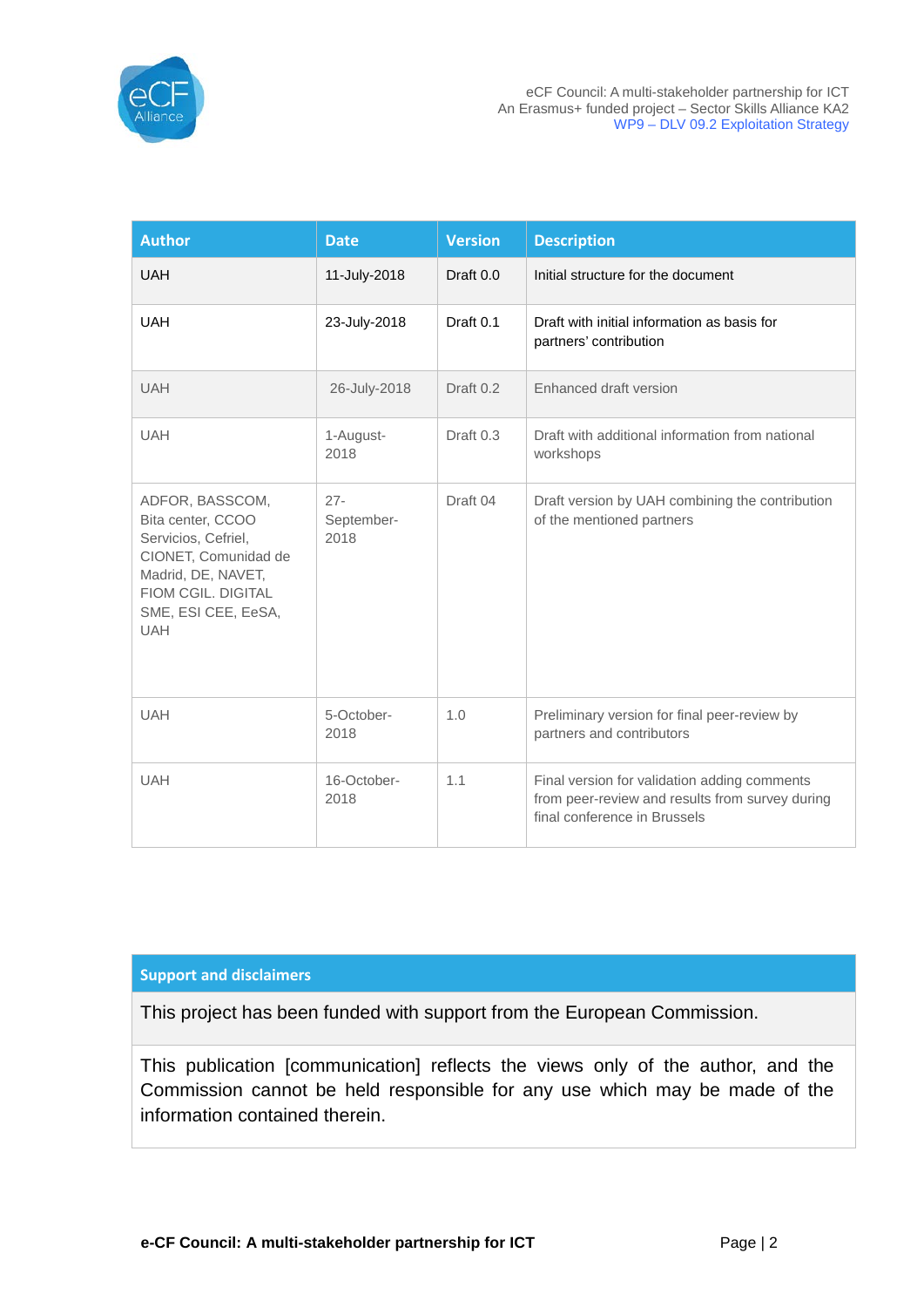

eCF Council: A multi-stakeholder partnership for ICT An Erasmus+ funded project – Sector Skills Alliance KA2 WP9 – DLV 09.2 Exploitation Strategy

# **TABLE OF CONTENTS**

| 1.   |                                                                              |  |
|------|------------------------------------------------------------------------------|--|
| 2.   |                                                                              |  |
| 2.1. | Information collected from courses for the evaluation of sustainability 6    |  |
| 2.2. | Information collected from stakeholders survey for the evaluation of         |  |
| 2.3. | Information for the evaluation of sustainability collected from stakeholders |  |
| 2.4. |                                                                              |  |
| 2.5. |                                                                              |  |
| 3.   |                                                                              |  |
| 3.1. |                                                                              |  |
| 4.   |                                                                              |  |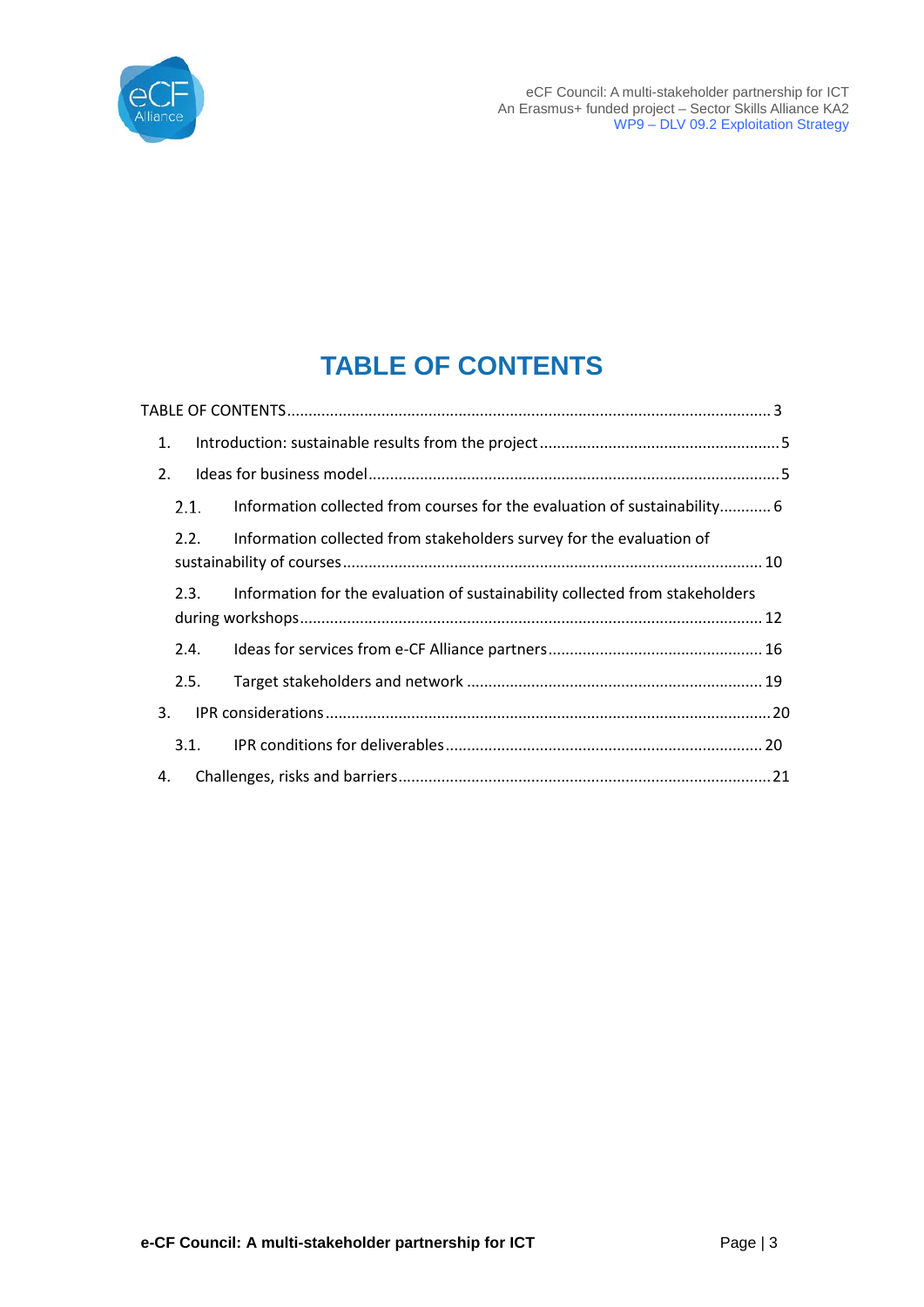

# **Executive summary**

This document reports the ideas on a possible business model of the joint e-CF Alliance services and the Vocational Training/certification programme developed mentioning which stakeholders could be involved and the strategy to enlarge the overall network. The document analyses the information collected along the project from different sources (attendants to courses, workshops, online surveys, etc.) to extract the clues for a proposal for exploitation of services and courses to ensure the sustainability of the project outcomes and gained expertise. The IPR requirements are also briefly mentioned and analysed, always according to the document DLV 09.2. Additional reflections on policy recommendations and measures to boost e-CF Alliance Qualification and Certification Scheme as well as associated challenges, risks, barriers and description of possible solutions are included in this document.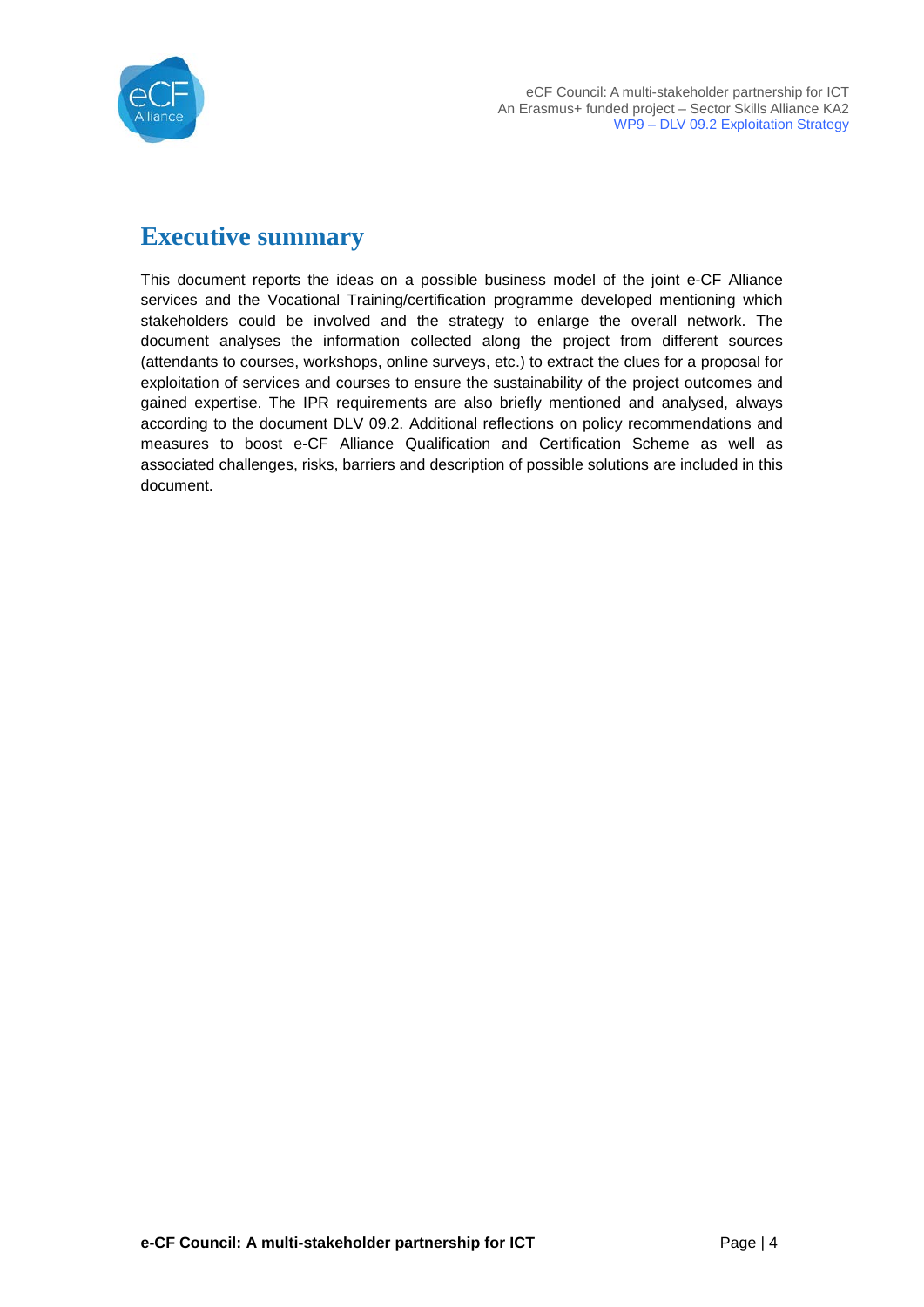

# **1. Introduction: sustainable results from the project**

The analysis of sustainability for the project should be always linked to the analysis of the results produced during its lifetime. The catalogue of results is evidently fed by the list of official deliverables but maybe should not be restricted to it. Creation of expertise and knowhow among partners could provide additional options for exploitation after the end of the project mostly by the VET and certification providers but also by industry and professional organisations.

When analysing the list of deliverables, the most evident results for exploitation are the courses developed by the corresponding partners and tested during the pilot training courses which namely are:

- A1 IS and Business Strategy Alignment
- A3 Business Plan Development
- A6 Application Design **(ADFOR Pilot)**
- A7 Technology Trend Monitoring **(bITA Pilot)**
- A9 Innovating
- B3 Testing **(UAH Pilot)**
- C4 Problem Management
- D2 ICT Quality Strategy Development **(ESICEE Pilot)**
- **E6 ICT Quality Management**
- E8 Information Security Management **(CEFRIEL Pilot)**

Apart from courses we must add the consideration other less tangible outcomes which even may represent the most valuable assets resulting from. These are the methodology for the development of the e-competences training curricula and learning units as well as the expertise gained in connecting the e-CF standard and the ESCO classification to the training world. The standard EN16234 cannot be disconnected from the three pillars involved in the IT professionalism: candidates and their competence profiles, the training providers and the maps of their course to e-CF and employers and the expression of their needs in terms of ecompetences from e-CF and occupations and skills from ESCO.

## **2. Ideas for business model**

Following the strategy for WP9 –Sustainability presented in the project proposal, possible ideas for a business model will be developed for the e-CF COUNCIL community, activities, services and products. beyond the project, and to facilitate the take-up of project results by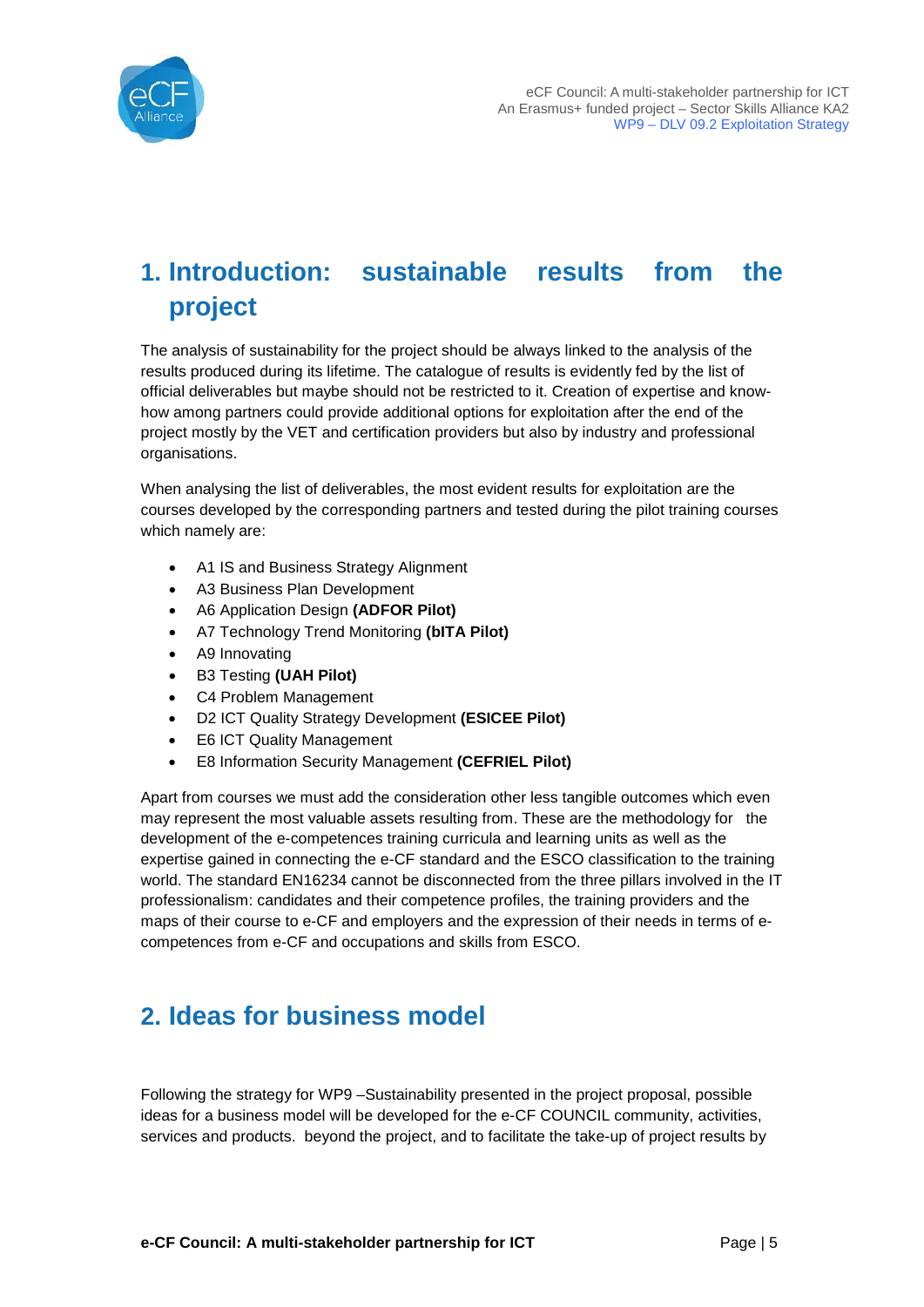

private and public stakeholders. The model and roadmap will be elaborated on the basis of the input coming from the external surveys and evaluations carried out in WPs 6 and 8 as well as from the pilot outcomes in WP5, especially the opinions from students who participated in the pilot training courses.

#### <span id="page-5-1"></span>**Information collected from courses for the evaluation of sustainability**

Participants in pilot courses are a very valuable source of information for evaluating sustainability of project results as they are the ones who directly experience the courses as project products, thus having a privileged view of the quality of contents and training as well as the perception of usefulness. All courses should have asked all the participants two key questions which would help in the analysis of sustainability:

- I would attend more training courses on other e-competences in the future? (5-point Likert Scale from Fully Agree to Fully Disagree)
- I would pay to attend more training courses like this on other e-competences? (5 point Likert Scale from Fully Agree to Fully Disagree)

The results coming from the different courses are the following ones:

- A7 Technology Trend Monitoring (bITA Pilot): they haven't added the agreed questions about sustainability in their satisfaction quiz, but 93% students indicated that they recommend the course series to their colleagues.
- D2 QM Strategy Development (ESICEE Pilot): they haven't added questions about sustainability in their satisfaction quiz, but students indicated that they would recommend the course to their colleagues.
- E8 Information Security Management (CEFRIEL Pilot): There isn't any satisfaction quiz in the final report.
- B3 Testing (UAH Pilot): the results coming from participants are shown in the subsection [2.1.1](#page-5-0)
- A6 Application Design (ADFOR Pilot): the results from participants are shown in the subsection [2.1.2](#page-7-0)

#### **2.1.1. Results from course B.3**

<span id="page-5-0"></span>This section presents the results of the questions related to sustainability which were included in the satisfaction questionnaire for the attendants of the course on B.3: all the 20 attendants answered the questions. The profile of attendants is reported in the document on the Spanish pilot but as a reminder we can mention the following data:

- Average age: 42 years old
- Female: 20%
- Average years of experience as professional in ICT: 14.5 years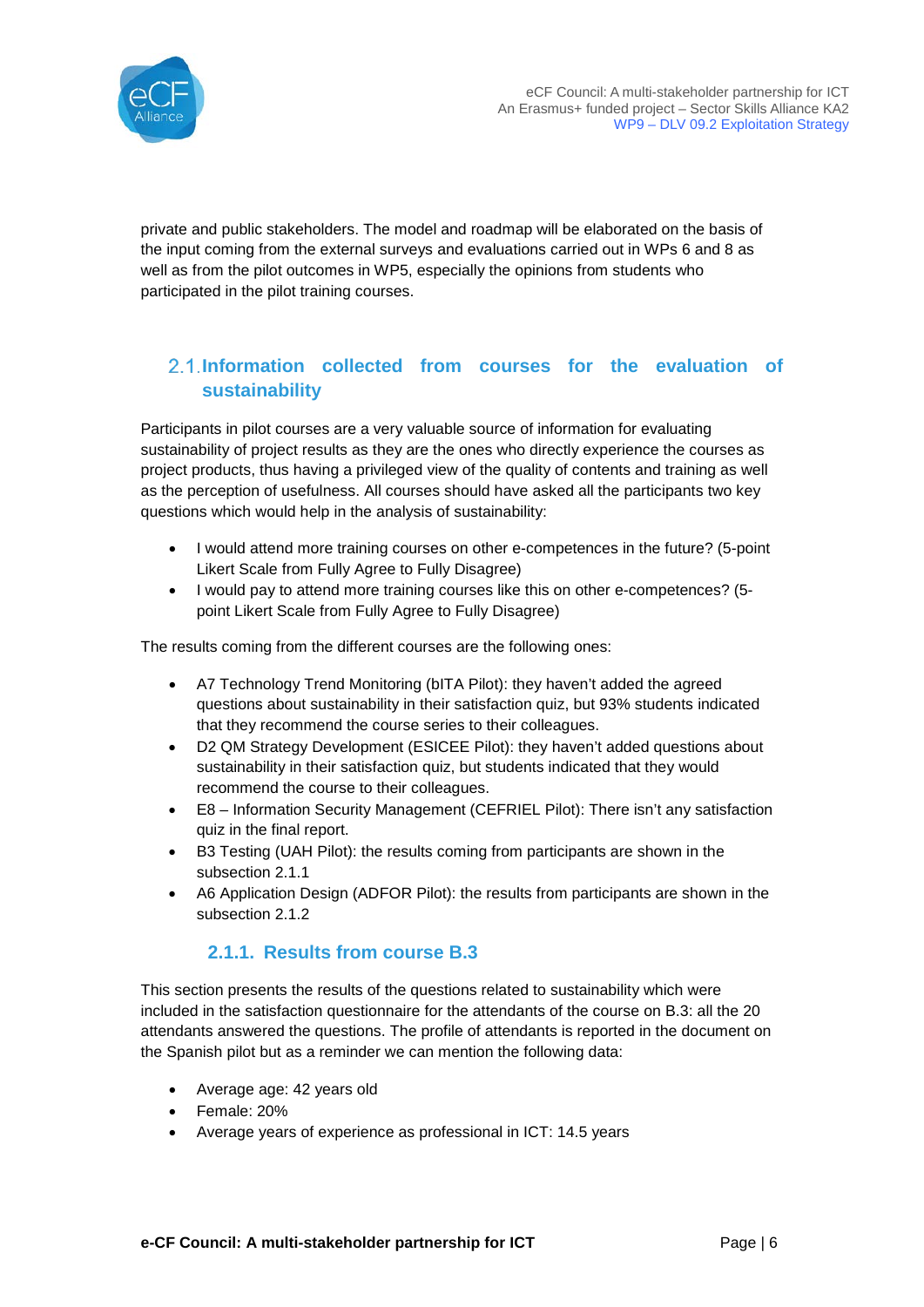

- Only 2 (10%) were unemployed
- Education: 75% with university degrees and master level

Therefore, we can consider the attendants as experienced people whose opinion could be representative of the impact of the course in professional career.

Regarding satisfaction, 90% of them rated their general satisfaction with the course as high or very high (very high for 50%) as shown in [Figure 1.](#page-6-0) This suggests that the course was well accepted and the opinion of attendants on sustainability are based on a satisfactory experience so a negative bias towards sustainability is not expected.



<span id="page-6-0"></span>*Figure 1 Results from question on general satisfaction with course by Spanish B.3 pilot students*

When asked on their interest in future occasions of attending similar courses on ecompetences from e-CF and developed with the methodology of the project, they tend to support good prospects in terms of interest in new courses even paying for that (see [Figure 2](#page-7-1) and [Figure 3\)](#page-7-2).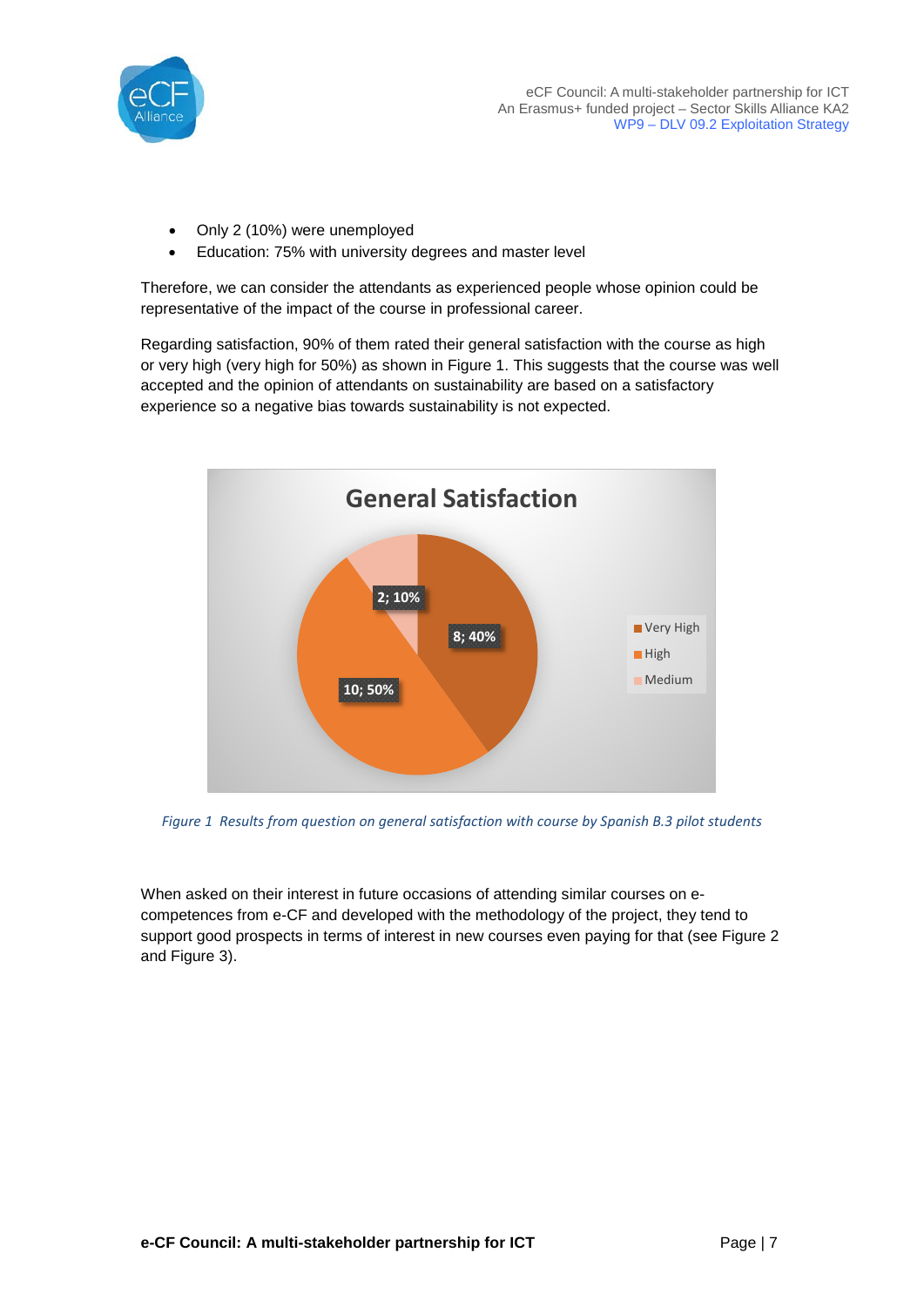



<span id="page-7-1"></span>*Figure 2 Results from question on enrolling in more courses answered by Spanish B.3 pilot students*



<span id="page-7-2"></span>*Figure 3 Results from question on paying for new courses answered by Spanish pilot students*

The interest in new courses is supported by 95% who would attend more training courses like B3 Testing: 55% fully agree, 40% agree and only the 5% disagree (see [Figure 2\)](#page-7-1). When asked if they would pay for such new courses (see [Figure 3\)](#page-7-2) 20% fully agree, 55% agree and only the 25% disagree. So, the 75% would pay to attend more tcourses like B3 Testing.

#### **2.1.2. Results from course A.6**

<span id="page-7-0"></span>This section presents the results of the questions related to sustainability which were included in the satisfaction questionnaire for A.6 course attendants which were 13 in total. In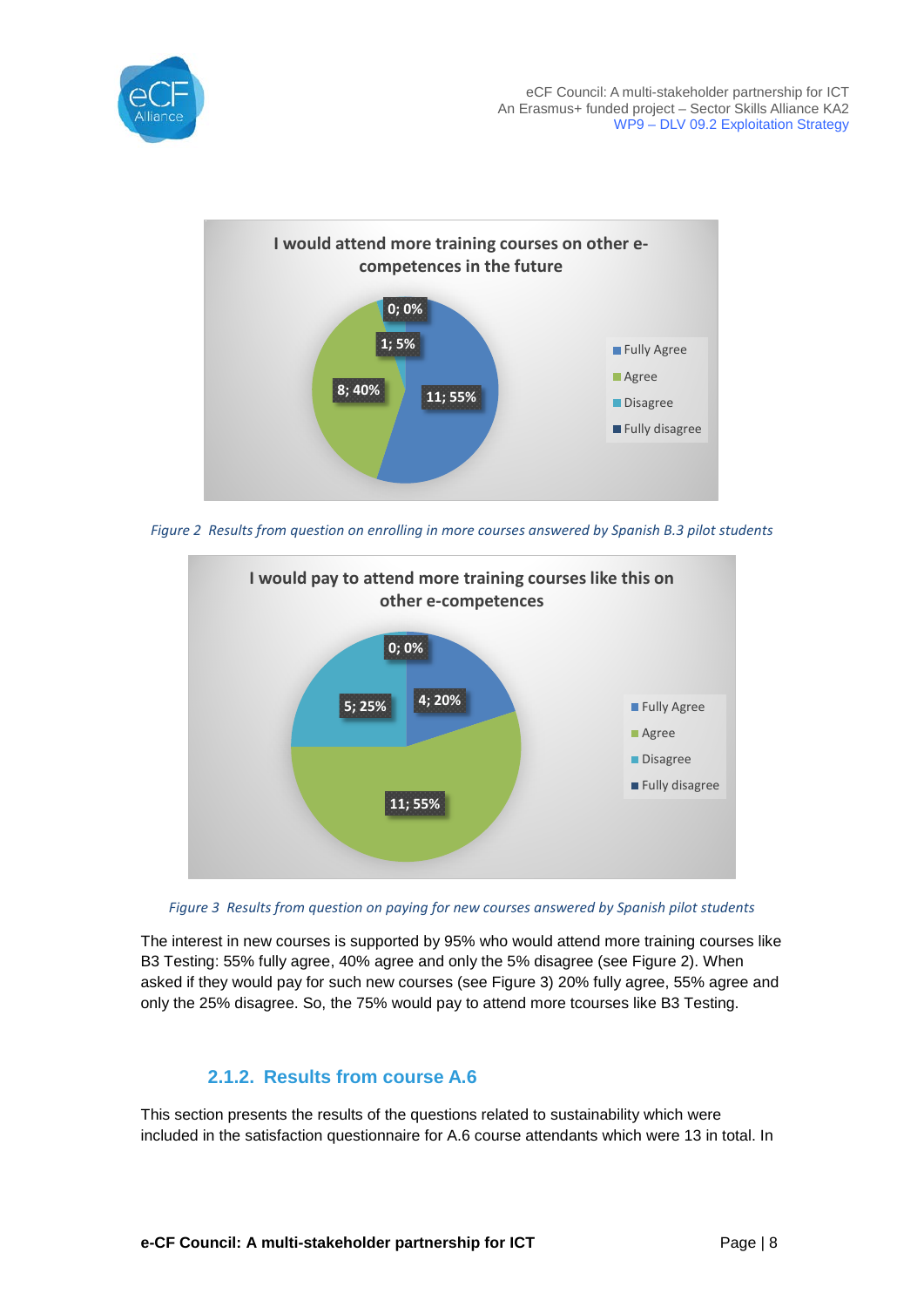



this case, the profile of attendants was closer to those who are seeking for an ICT qualification, most of them had no professional experience in ICT. Those who declare to have experience had in the past a low-level occupation in ICT but now are unemployed. The profile of attendants is reported in the document on the Italian A.6 pilot but as a reminder we can mention the following data:

- Average age: 8 (20-25), 2 (25-30) and 2 (30-40)
- Average years of experience as professional in ICT: 8 none, 2 (1 year) and 2 (2 years)
- None working in ICT
- Education: only 1 with university degree and the rest with high school and technical high school studies

Regarding satisfaction,83% of them rated their general satisfaction with the course in terms of recommendation to others as very probable and probable (very probable for 41%) while only one chose improbable as shown in [Figure 4](#page-8-0) (1: very unlikely, 5: very likely). This suggests that the course was well accepted and the opinion of attendants on sustainability are based on the satisfactory experience, so a negative bias towards sustainability is not expected.





<span id="page-8-0"></span>When asked on their interest in future occasions of attending similar courses on ecompetences from e-CF and developed with the methodology of the project, they tend to support good prospects in terms of interest in new courses as can be seen in [Figure 5](#page-9-0) (1: very unlikely, 5: very likely). Only one participant expressed a negative opinion, all the others (91%) expressed probability or high probability of repeating experience.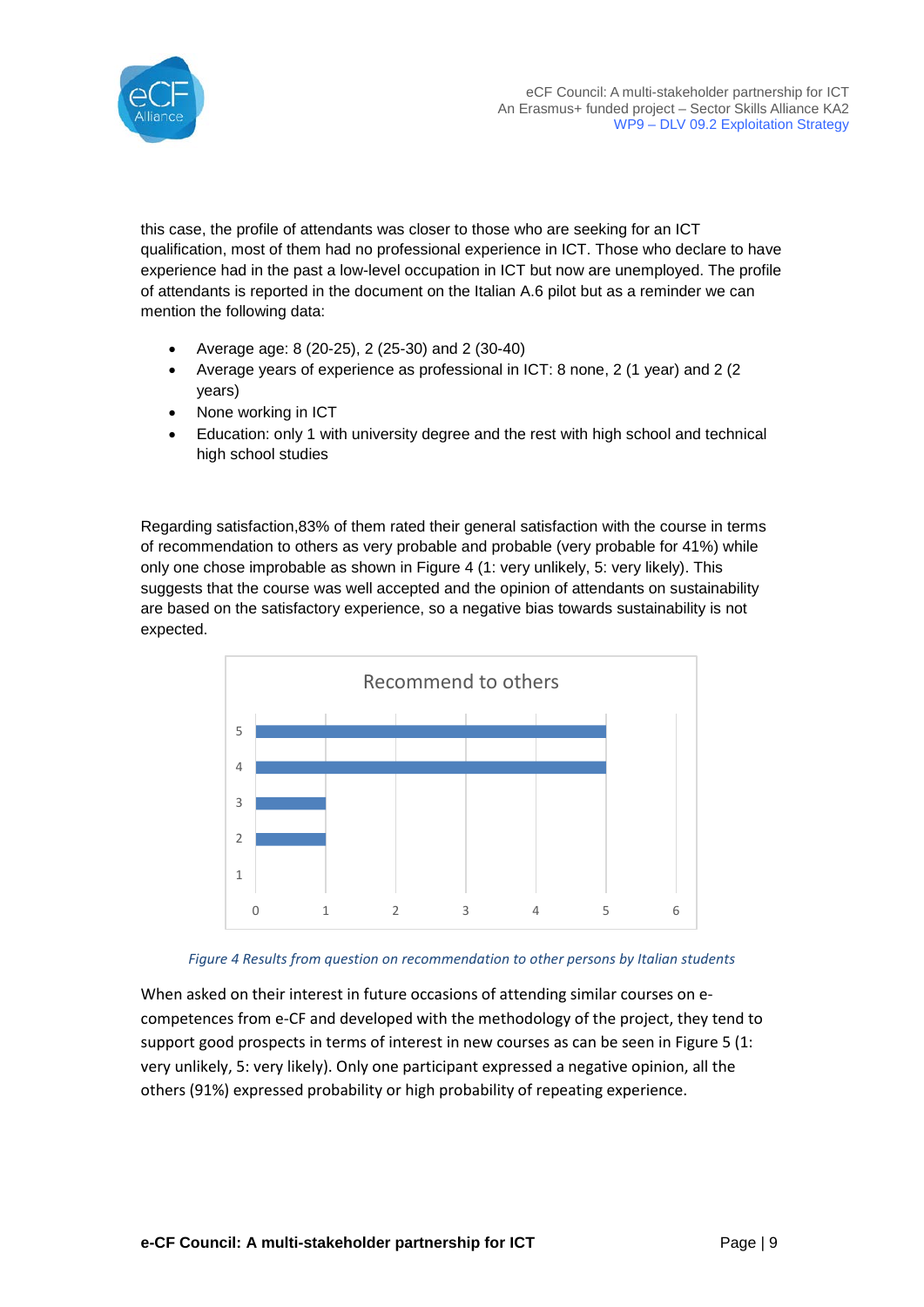



*Figure 5 Results from question on attending more course by Italian students*

<span id="page-9-0"></span>Unfortunately, there was not a specific question on their intention to attend more courses which could require paying for them. This would have been extremely useful for the analysis.

#### 2.2. **Information collected from stakeholders survey for the evaluation of sustainability of courses**

Additional information was collected through an online questionnaire addressed to relevant stakeholders as part of the work in WP8. 17 stakeholders provided their answers to the survey implemented on the EU Survey tool. Among the respondents, around 47% were sectoral organisations, 30% were regulatory bodies, and 23% were VET providers. As for the geographical representation, 47% of respondents were from Southern Europe (30% from Italy and 17% from Spain), 12% represented Western Europe (The Netherlands and Ireland), 23% - Eastern Europe (Bulgaria), and 18% of respondents covered EU level.

As first relevant question for sustainability, the respondents were asked whether they agree that developed LUs could be still relevant in a few years, especially, keeping in mind a fastchanging ICT environment. Majority of respondents from different stakeholder categories (almost 59%), stated that that they neither agree nor disagree with such statement (the rest agreed with the statement). All of them provided similar comments, highlighting a fast development of the ICT sector, and a need to periodically review not only the LUs, but also eCF competences in general. The stakeholders mainly stressed a need to review and update the Learning Units (LUs) and probably eCF competences in general.

After the effort to create quality content and materials with an established methodology, something that was costly for the project partners, there is a very positive trend noticed in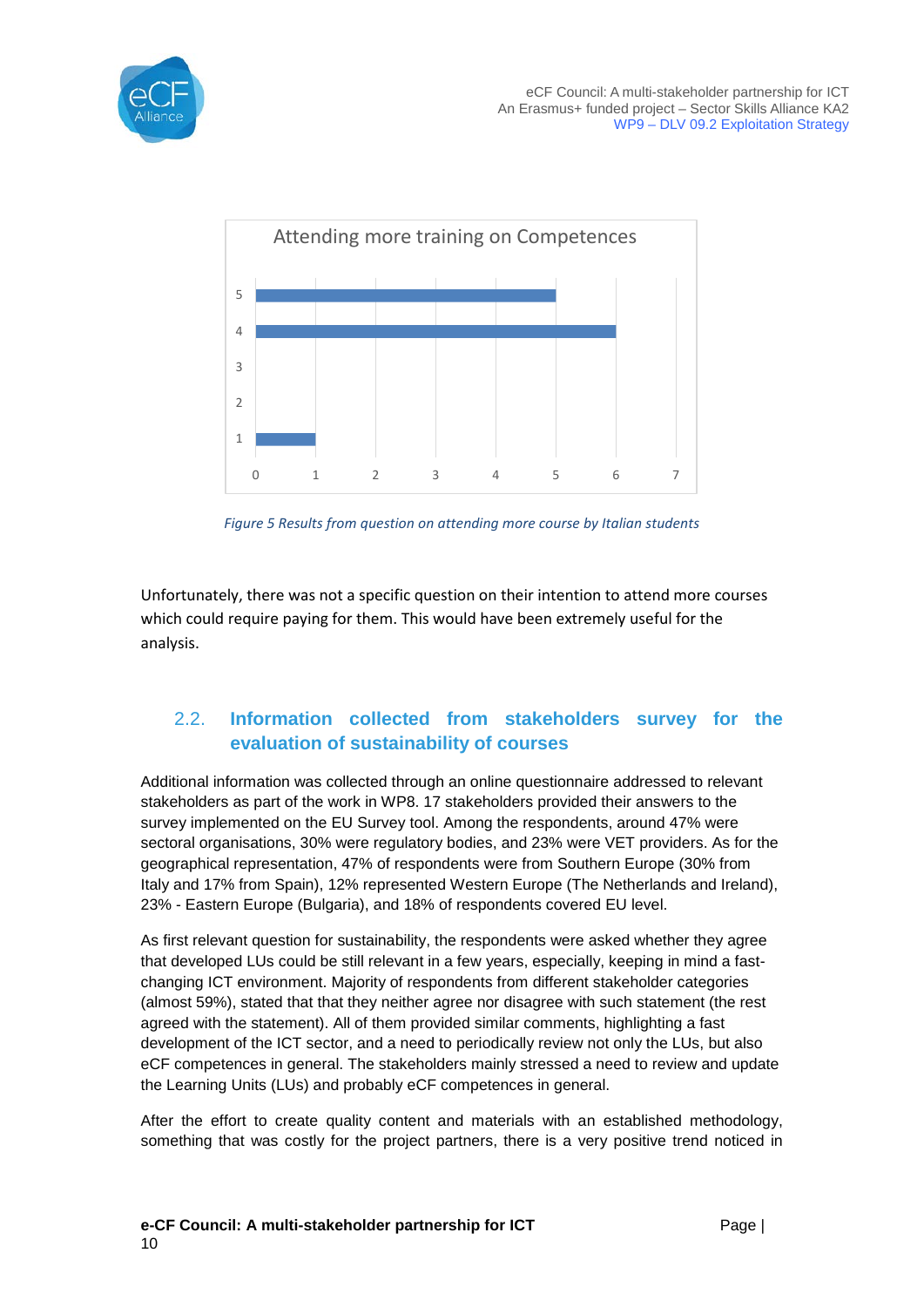

most of the comments: stakeholders stressed that the general approach and methodology will also be relevant as project result so for sustaining the training offer only the content itself would have to be updated in the future.

The relevance of the competences selected for the project which were the basis for training courses developed by the partners was also checked, asking whether they agree that developed LUs could be still relevant in a few years, especially, keeping in mind a fastchanging ICT environment. Majority of respondents from different stakeholder categories (almost 59%), stated that that they neither agree nor disagree with such statement (the rest agreed with the statement). All of them provided similar comments, highlighting a fast development of the ICT sector, and a need to periodically review not only the LUs, but also eCF competences in general. According to the respondents, ICT market is evolving very quickly, and it is not possible to predict even which competences will be needed in the future. This opinion does not doubt of usefulness of the developed courses, but it warns that sustainability of business related to training course would require investment of resources to keep them updated or to generate the ones which would be needed in the future.

Most respondents either fully agrees (approx. 29%) or agrees (approx. 65%) trainings for the e-competences could be recognised as valid for such competences, based on the instructions given in the LU design. The only hesitation was expressed by one of the sectoral organisations that neither agreed nor disagreed with statement and indicated that recognition of a training is possible, but it would need very good planning of the courses, including the case studies, as well as validation processed to guarantee quality and standards.

However, stakeholders were more reluctant to agree that the e-competence trainings based on provided LUs could be certified. Around 12% disagreed with such statements, and another 12% neither agreed nor disagreed. These were mostly sectoral organisations from different European regions. To their view, the main obstacles are similar to those raised regarding the 6th question – strict quality procedures (and necessity to comply with ISO standards) that are difficult to implement with the given resources and a timeframe, as well as a need for a very detailed planning, etc. In addition, one of the stakeholders pointed out another difficulty for certification – a challenging mapping with the Bloom taxonomy. However, 76% of stakeholders (across the sectors and across the different geographic areas) still either agree (approx. 17%) or fully agree (59%) with the possibility of trainings' certification. For sustainability, this means a challenge for the future and for the business model as the services related to certification have a worse forecast for the model.

Finally, the survey to experts were asked if they think that the targeted stakeholders (ICT training providers, HR departments and employers, ICT professionals, educational authorities) would be interested in:

- paying for the developed courses or similar ones developed according to the same methodology
- investing resources into the development of new courses developed with proposed LU design methodology.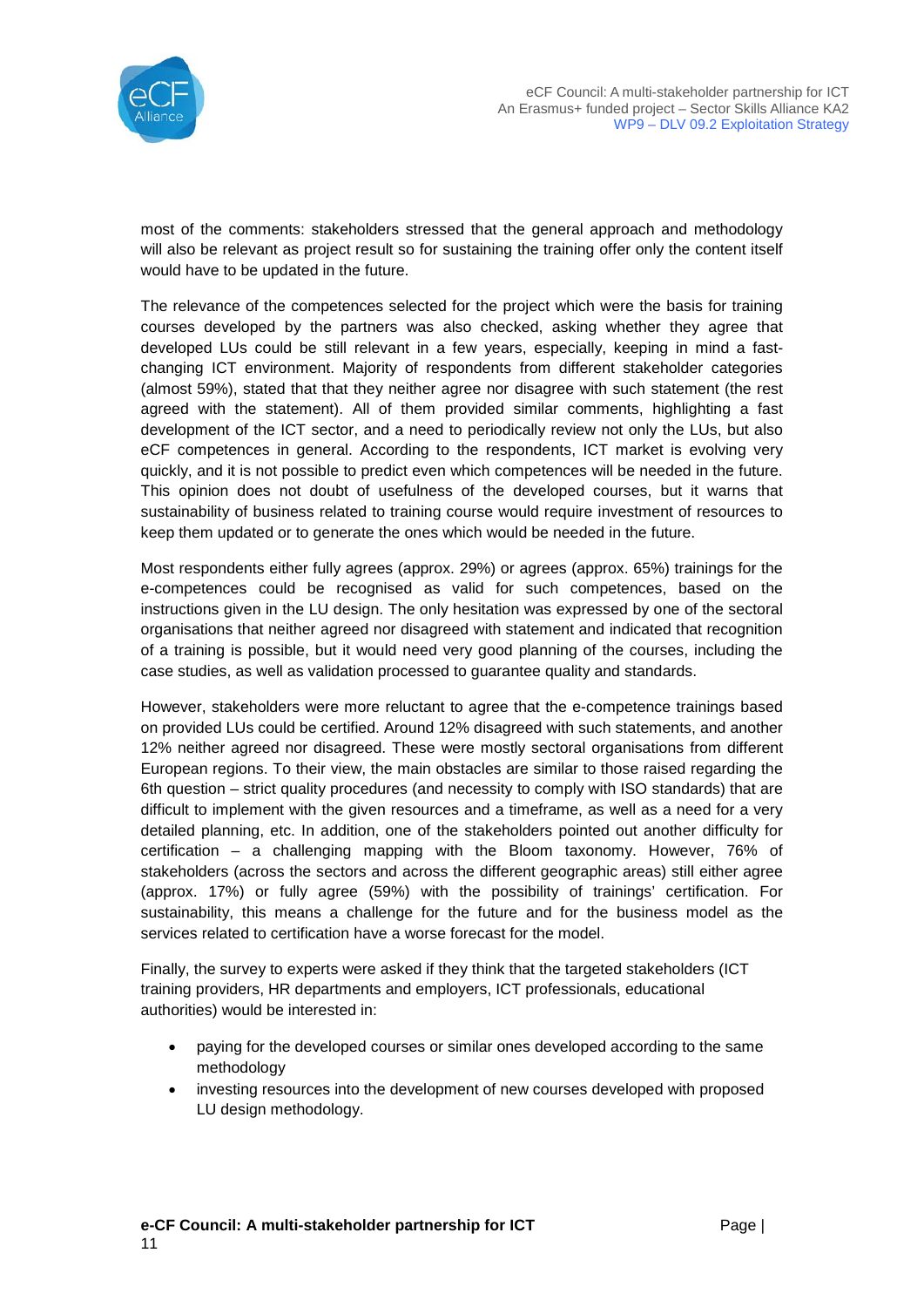

Results were that 59% in ICT training providers, 65% in HR departments and employers, 47% in ICT professionals' organisations and 59% in Educational authorities agree with investing resources for having courses. Payment for courses is agreed by 53% of HR departments and employers and by ICT professionals' organisations while 41% neither agree nor disagree in ICT training providers and 53% in educational authorities.

It seems that ICT training providers and educational authorities are particularly likely to invest their resources into such ICT trainings, but they are not inclined to pay for courses (most probably because they fell they can develop or teach such courses by themselves, just investing resources). As it comes to the HR departments and employers, experts' opinion is not that strong. Most of them do agree that the mentioned stakeholder would be willing to pay for the courses or even to invest its resources to it. However, a big percentage of, mostly sectoral organisations, did not express a clear opinion. It may suggest that training providers and educational authorities would be interested in exploiting methodology and existing materials for ensuring training offer for themselves or for others while the other organisations would at most be consumers of the type of training developed with the expertise of the project methodology within their regular training activities for their organisations.

### 2.3. **Information for the evaluation of sustainability collected from stakeholders during workshops**

The eCF Council project planned national workshops to be celebrated in the different partner countries: 2 national workshops in Italy, 1 national workshop in Spain, Bulgaria; and The Netherlands) as part of the activities for WP7. When analysing information provided by stakeholders participating in those events, we can only find some evidences from Spanish and Italian events.

#### **2.3.1. Results from Spanish national workshop**

The Spanish national workshop provided the following results collected through a questionnaire responded by 48 out of the 53 participants. We calculated the average score provided by respondents using the sum of all answers coded by numbers divided by the number of responses in each question (lowest is 1 and highest is 5). The relevant question was:

*Please, express your opinion about the following statements courses developed by the e-CF Council project for the competences of standard EN16234 and ESCO (Likert Scale: 1 "total disagreement" and 5 "total agreement"):*

- *a) It is essential that the learning design is based on the mentioned standards*
- *b) I would encourage others to enrol (or I would enrol myself) in the courses developed following the references of e-CF and ESCO*
- *c) I would pay for courses developed the courses developed following the references of e-CF and ESCO*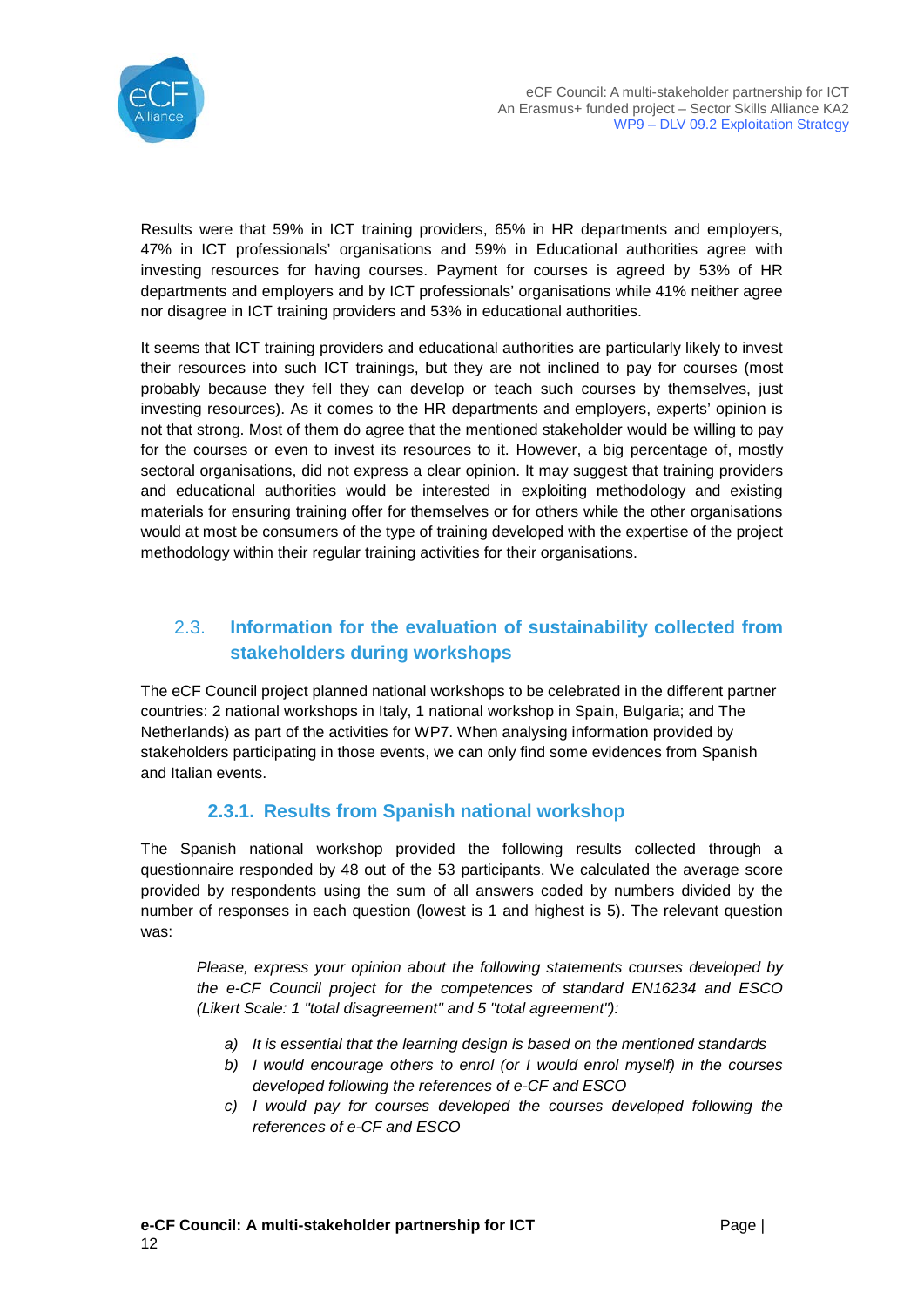

When looking at results [\(Figure 6\)](#page-12-0) 2 of the question got results above 3 while the final question ("I would pay for the courses developed based on E-CF and ESCO") gets the worst score. While the stakeholders are interested in courses, they are not inclined to pay for courses. Obviously most of the respondents did not attend the pilot courses (or even they were not interested in being personally enrolled): we can compare workshop attendants' list and list of students who finally complete the course and even those attending the course were still at the beginning of it when workshop was celebrated.



*Figure 6 Results to questions related to sustainability collected during the Spanish workshop*

<span id="page-12-0"></span>However, when comparing these results to the ones provided by students who completed the B.3 course (see section [2.1\)](#page-5-1), 75% of them would agree or strongly agree with paying for this type of courses. This could be explained by the quality of the B.3 course which was capable of overcoming the doubts on the value of courses by stakeholders who just attended the workshop

#### **2.3.2. Results from Italian national workshop**

Regarding the Italian workshops, some information has been found in the corresponding documents. The results from the second Italian workshop most of the respondents did not have previous knowledge or experience with the eCF 3.0 standard. However, they were able to evaluate the importance of each e-competence for their profile and identify the best way(s) to acquire them by selecting the most appropriate one from these possibilities for each of the learning units (LU) of the competences selected by the ECF Council project for design of courses: a) Scholar training is enough, b) I will need to make operative experiences and C) I would like to enrol a blended (presence+online) course. The following LUs exceeded 30% of the respondents who would like to enrol:

- IS and Business Strategy Alignment: New emerging technologies and business impacts
- Application Design: Application integration and innovative technologies
- Technology Trend Monitoring: Bits in Atoms -Next Tech
- ICT Quality Strategy Development: Quality assurance in agile environment (Scrum, XP,Kanban and others)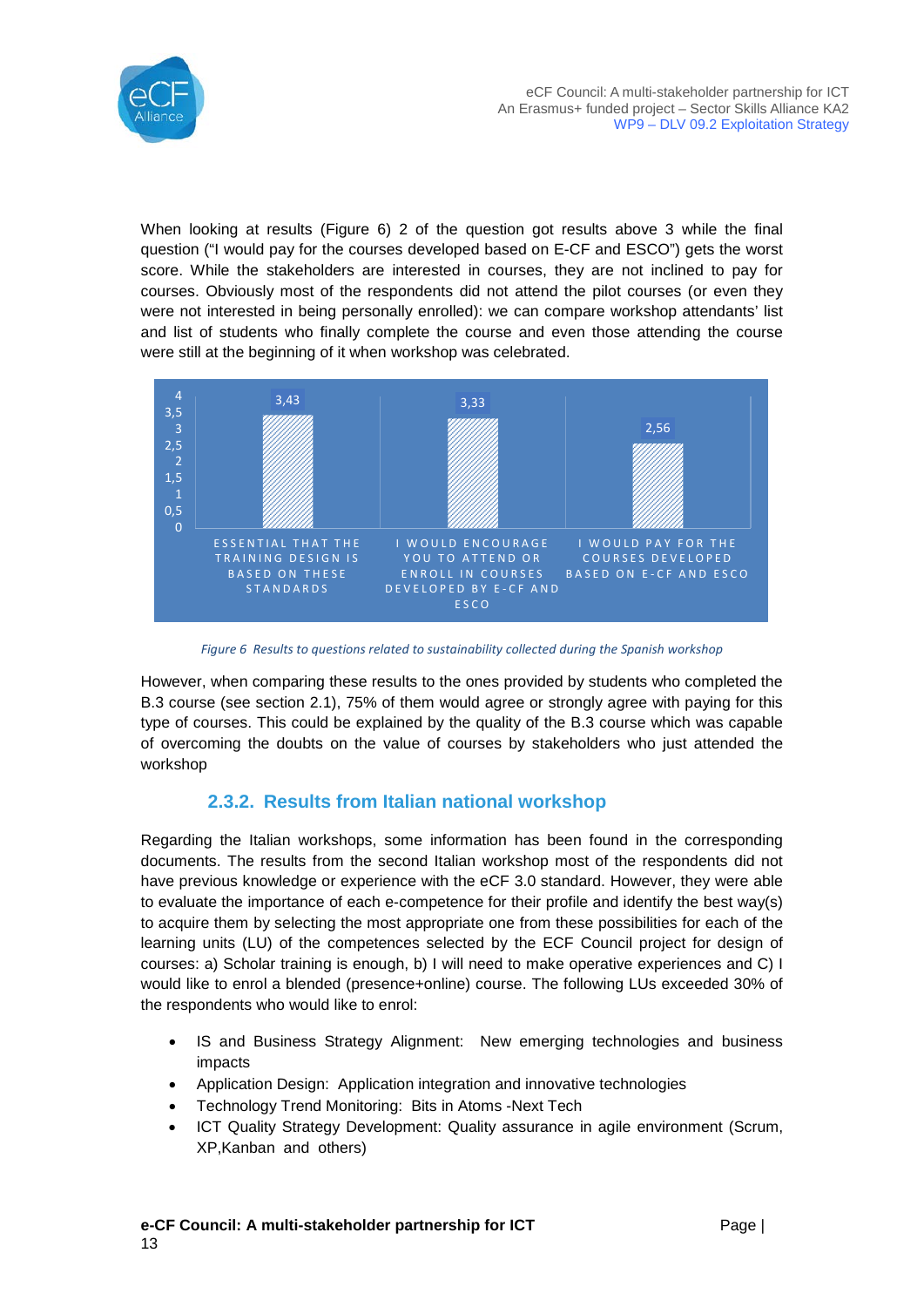

- Information Security Management: Current security scenarios and ISM role
- Information Security Management: Infosecurity governance and standard
- Information Security Management: Vulnerability evaluation in real-world
- Information Security Management: Security in new technologies
- Information Security Management: Legal aspects in information security
- Information Security Management: Forensics
- Information Security Management: Elements of Information Security Governance and Risk planning

These are low numbers which contrast with the interest expressed by the students at the Spanish pilot course. Again, the respondents were stakeholders with low probability of wanting to be enrolled in courses.

#### **2.3.3. Results from Italian national workshop**

During the final conference of the e-CF Allaince project celebrated in Brussels on 11<sup>th</sup> October 2018 (see reference at [https://www.ecfalliance.org/finalconference\)](https://www.ecfalliance.org/finalconference), the project developed a survey to participants to collect some extra information on their view of sustainability and exploitation of the project outcomes and associated services. The conference was attended by 38 people and the survey form on paper was answered by 22 attendants. The profile of the associated organisations was varied including representation from different types of stakeholders (see [Figure 7](#page-13-0)).



*Figure 7 Types of stakeholders who answered the questionnaire during the final project conference*

<span id="page-13-0"></span>The audience was satisfied with the event (31,8% much and 68,2% very much). Two questions were asked to collect the opinion of the attendants: one on their possible interest in project outcomes and associated services, the other on the possibility they would pay or invest resources for such outcomes and services. The outcomes and services mentioned in the questions were the following ones: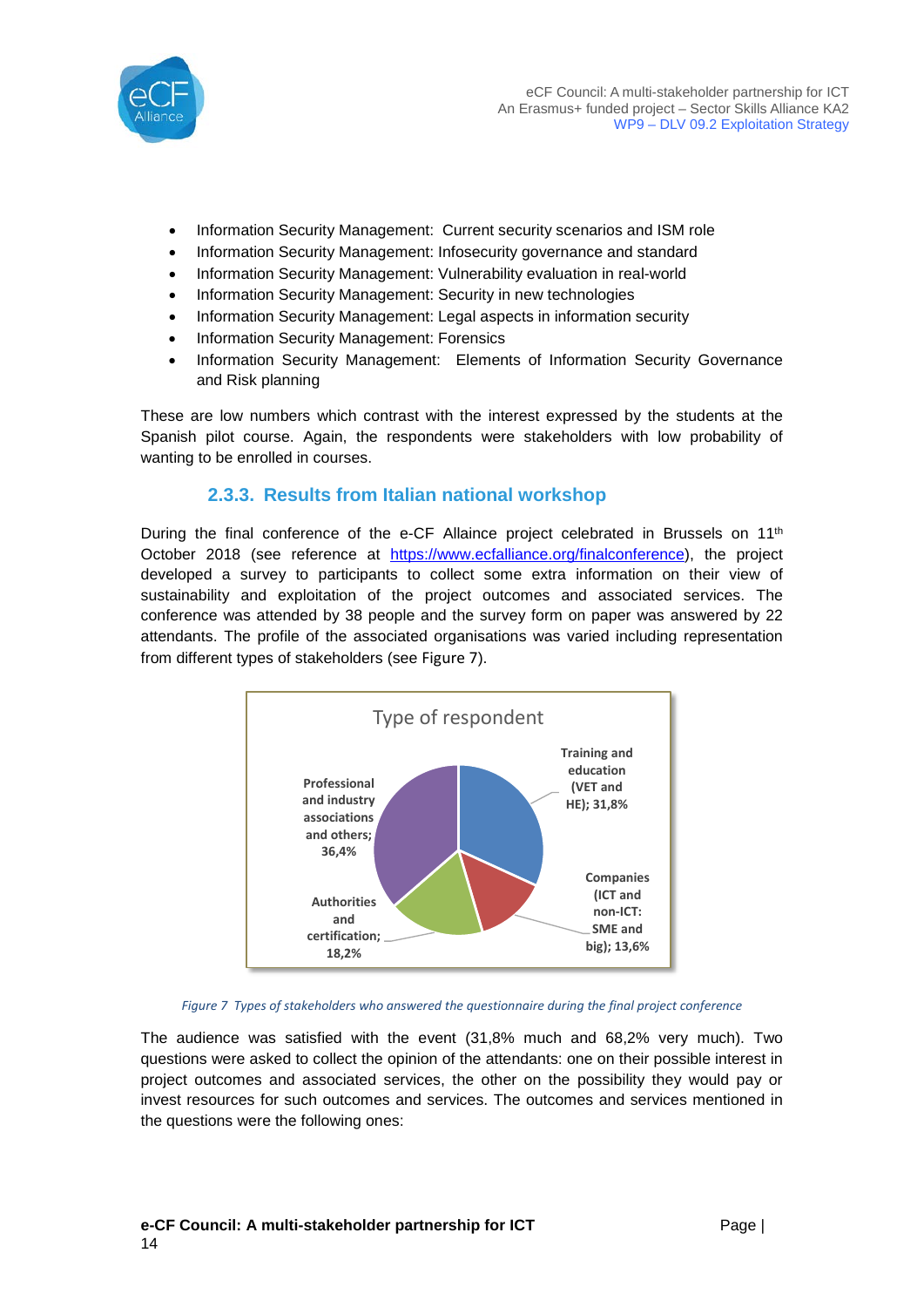

- Open contents of courses developed by eCF Alliance project
- Support services (tutoring, platform, expert support, etc.) for teaching/implementing courses developed by the eCF Alliance project (open contents)
- Methodology and expert support for linking training to standards and models like e-CF and ESCO (e.g. mapping training to e-CF and ESCO)
- Expert support services on qualification linked to e-CF (e.g. developing new courses linked to e-CF)

Open contents are free, so they were not included in the second question on payment. The results for the first question on interest in each of the items are shown in [Figure 8](#page-14-0).



#### *Figure 8 Results on the interest raised by each type of outcome and service*

<span id="page-14-0"></span>Analysing the acceptance and interest of the four different possibilities, we can see that open content tend to concentrate more probability of interest (86.4% of likely and very likely answers) while the rest are very similar (between 63.6% and 68.6% of likely and very likely answers). However, these percentages above 60% are good signs for the exploitation of the outcomes and services.

Regarding the intention of paying or investing resources in the three options (contents are excluded as they are open and free), the results are shown in [Figure 9](#page-15-0). We can see that the services which provide support for the teaching and implementation of the courses delivered by the project (based on the open contents) are the ones with highest probability of getting resources or revenues. They cumulate a total percentage of 68.2% for the options likely and very likely. The two others are closer to 50% with 59.1% (methodology and expert support for linking training to standards and models like e-CF and ESCO) and 54.5% (Expert support services on qualification linked to e-CF) as percentage of answers for likely and very likely.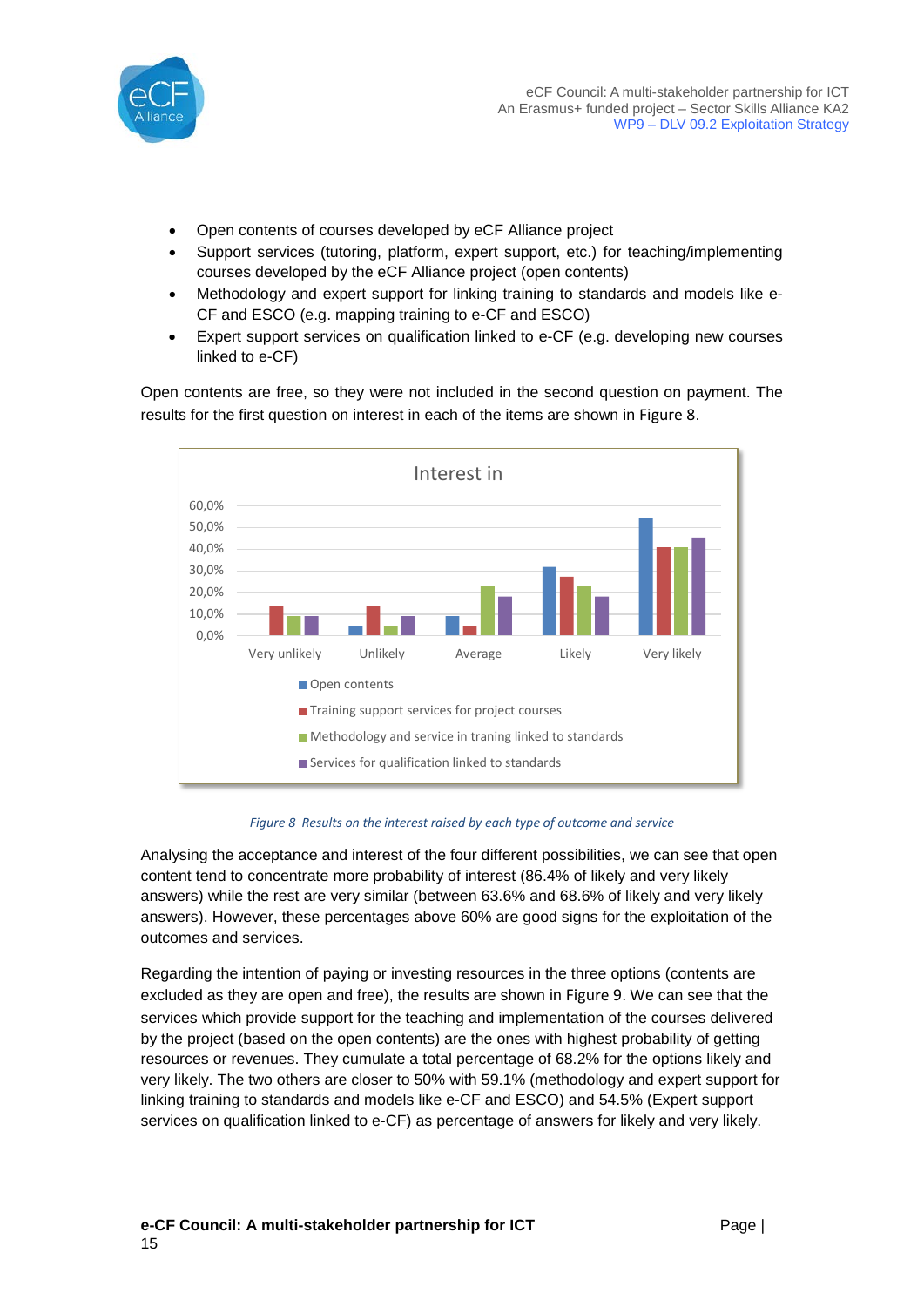



<span id="page-15-0"></span>*Figure 9 Results on the intention of paying or investing resources for each type of outcome and service*

### <span id="page-15-1"></span>2.4. **Ideas for services from e-CF Alliance partners**

The E-CF Alliance partners did a joint exercise of analysis and creativity for the specification of possible added value services to be provided in the future based on the developed products as well as the expertise gained through the project. Although people in the sector may think that it is easy to work with the EN16234 standard in practical manner, there are not so many real experts prepared for it. The project has enabled that many organisations already have people prepared for working in detailed aspects of EN16234 and its connection to ICT training.

Globally, the project consortium has identified several evident services connected to the main project outcomes which are the courses;

- Services for implementing/teaching courses, adding hosting in platform, providing specialised tutors/teachers who are trained for it.
- Service for preparing personnel of other course providers to teach the courses
- Services for translation into local languages

Partners which developed, and/or taught courses were the most probable ones which could provide these services with appropriate quality then exploiting the expertise gained during the project as a factor of sustainability: getting some revenues will help to add more courses and spreading their use as well as providing resources for the necessary update and continuous improvement required in any professional service.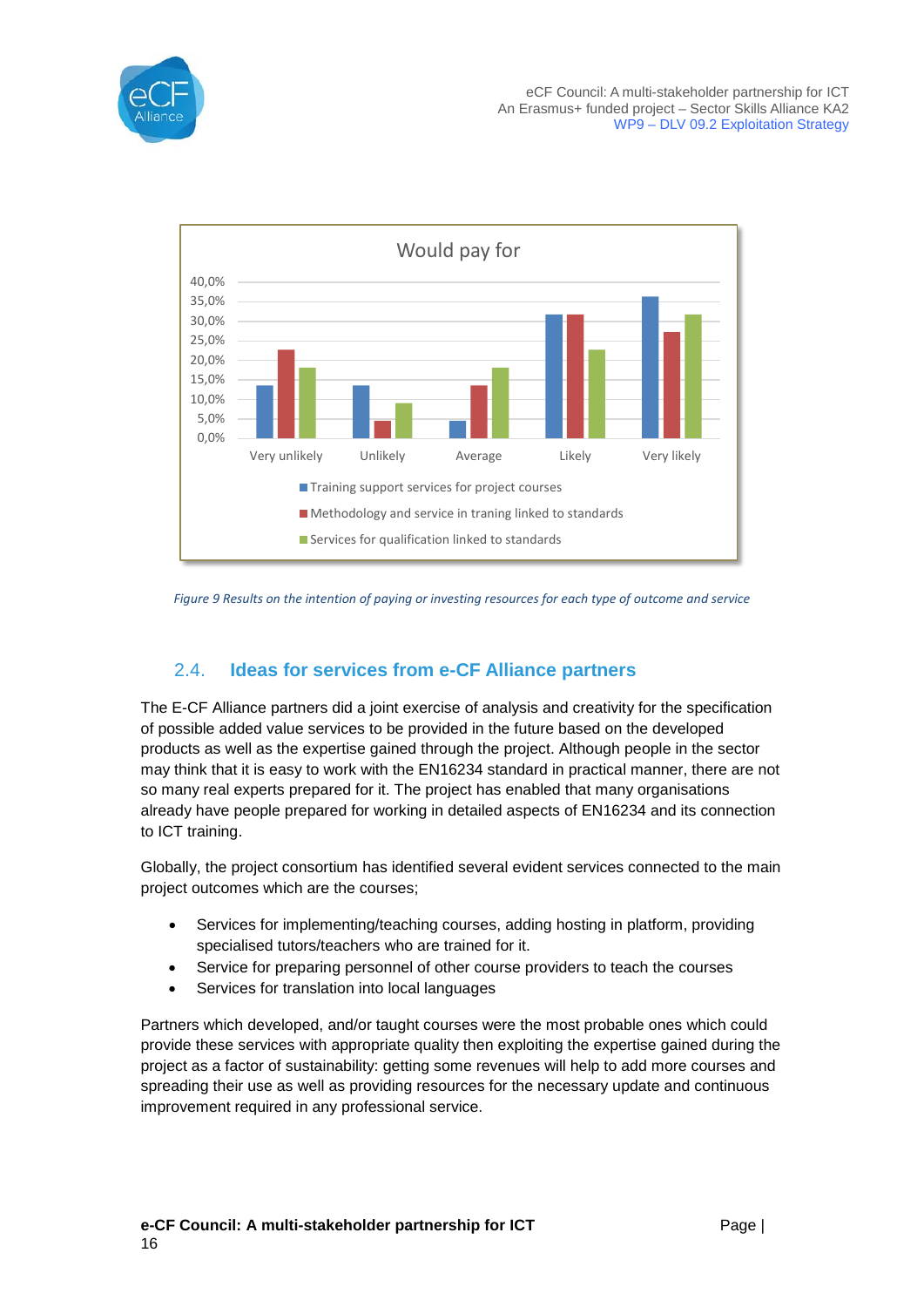

Other partners with a different nature (such as the educational authorities and the certification bodies or the labour market representatives), the produced courses are an opportunity of feeding their catalogues and their activity. Some partners provided specific examples of their intentions following this idea:

- CCOO Servicios (Spain) will offer the courses to the Spanish workers through its own training platform, assuming the cost of installation and maintenance of materials. In the case of workers affiliated to the organization, we will offer them the courses for free as an additional service.
- Department of Employment of Comunidad de Madrid (Madrid Region, Spain) wants to include the courses developed during the project in the National Catalog of courses of the State Public Employment Service (SEPE) which is an agency of the Spanish Ministry of Employment. This could help in mitigating the problem of the cost of the courses detected from stakeholders during workshops. This process of inclusion and registration in this official record means that the courses could be taught throughout Spain financed by the European Social Fund without specific costs for the participants who are normally unemployed people or workers who need to be reskilled.
- Department of Employment of Comunidad de Madrid (Madrid Region, Spain) can also propose to the Spanish Ministry of Employment the possibility of investing some funds in supporting the update and translation into Spanish of the more relevant LUs to use them in our courses for unemployed people.

Of course, as commented, there are more opportunities for also exploiting the intangible benefits of knowledge and expertise gained during the project. Even some partners have already applied to specific actions. For example, the learning outcomes/ objectives-based approach and alignment with e-CF, ESCO and European Foundational ICT Body of Knowledge were already used by ESI CEE and the other consortium partners as a starting point methodology in a recently started project under Erasmus+ Sector Skills Alliance for the design and delivery of innovative VET programmes to Data Science and Internet of Things professionals (another partner BASSCOM also participates). This means that many partners and other organisations can exploit the developed qualification profiles, Learning Unit sets and content for training courses linked to the 15 competences of e-CF as basis for further development by VET providers, universities, research organizations and in specific cases by IT companies. This options is shared by other partners who suggest that a possible chance for the e-CF Alliance is to prepare a proposal to enlarge/complete the LUs set and the available course on the training platform, maybe at lower proficiency levels, involving a Public Administration authority (or a mixed public/private organization targeting large sectors) in order to jointly set up internship training paths, with the assessment and certification standard.

Other partners suggest that expertise and know-how obtained during the eCF Council Project implementation, as well as the lessons learned could be used as a basis for future actions in the field of education, ensuring more precise and timely planning, implementation and control. Different aspects within the field of education are mentioned.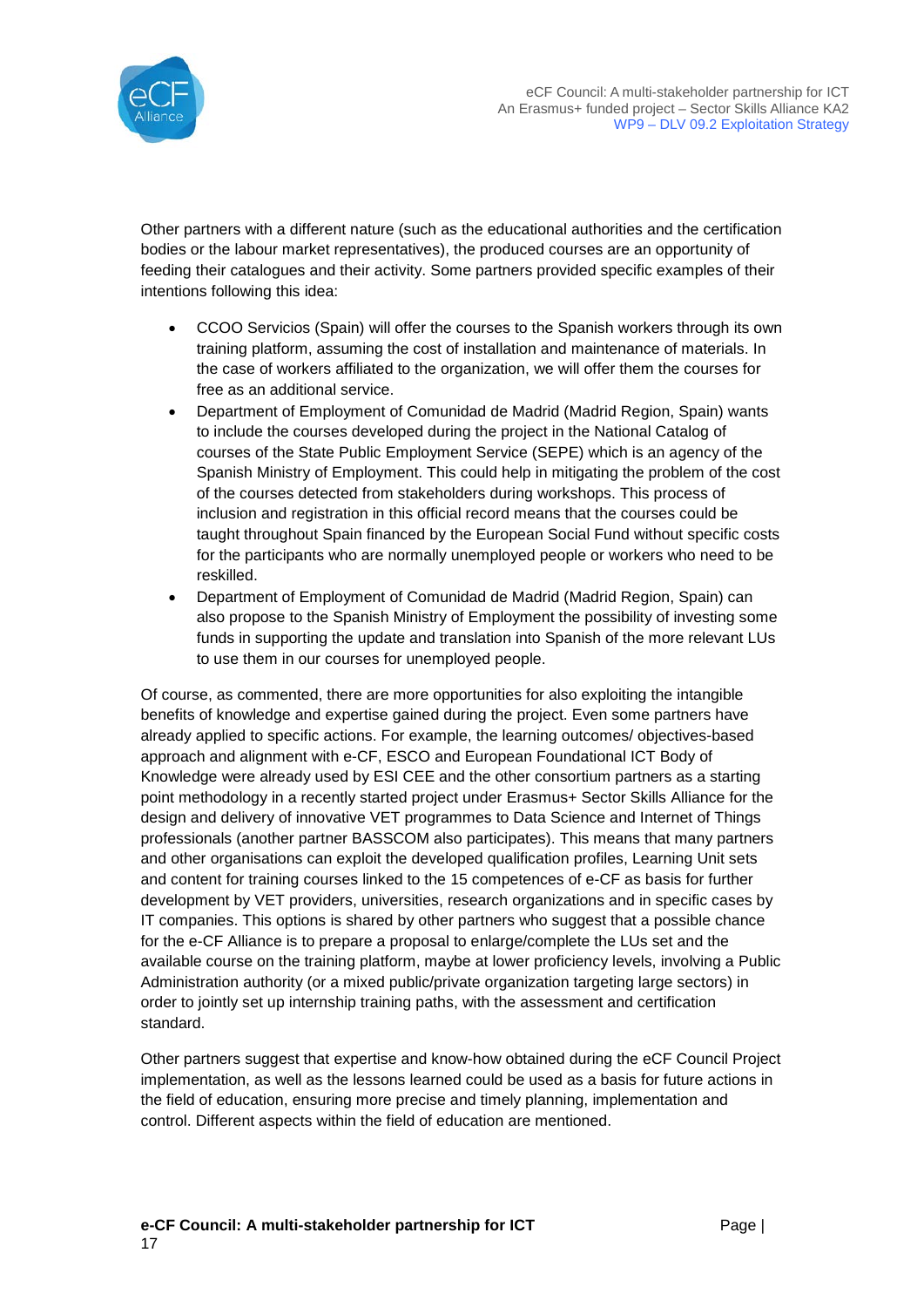

One aspect is that some partners like CCOO Servicios and Comunidad de Madrid coincide in promoting national qualification authorities (e.g. the National Institute of Qualifications in Spain) the inclusion or adjustment of the competences that they currently manage in their program to follow e-CF and also presenting them the developed methodology for connecting EN16234 to training programs. Of course, as confirmed during the project with surveys and questionnaires (e-CF and ESCO are still not well recognised and known). Only big companies, universities and some ICT related government agencies are aware about e-CF and its value. That makes the introduction of new professional profiles and educational standards by the state VET agencies difficult and slow process. The ESCO classification is a good substitute of the relevance but in some specific cases the state standard is more necessary.

Another aspect is the private sector where there are larger IT consultancy companies that start accepting e-CF in search for standards in a changing world. It calls for better insights and cost and impact analysis of e-CF. When talking to different CIO's, the rather static and top down approach is an issue they would like to see tackled. Faster reviewing and adaption of the framework and more agile ways of working would be a good start.

A final additional aspect refers to the partners who are training providers. They may start by promoting the LU model and the compliance of some of their courses to the model as a plus. This won't generate direct revenues, but it can be an added value to the education propositions. Some of these partners have already started with specific actions connected to their regular activities. For example:

- Thanks to the experience acquired in the setup and management of the platform, CEFRIEL is exploiting the platform for our trainees and stakeholders in order to manage all our courses, masters, workshops and seminars, adding new courses before the end of the year.
- CEFRIEL has been offering the Master in Information Technology for thirteen years and this year it was able to align the Master to the e-CF framework E.8 helping the participants to acquire the competence. Furthermore, CEFRIEL has started collaborating with ECSO (European Cyber Security Organization) on the education and certification topic. CEFRIEL has contributed to a whitepaper about the cybersecurity competence certification and recognition in Europe and it is going to participate in a workshop about European framework in professional development of cybersecurity professionals (November 2018).
- CEFRIEL has already offered the courses on A.3 Business Plan Development and B.6 System Engineering competences, but the alignment with e-CF competence framework has given a better foundation to the course outline, syllabus and chosen topics, enhancing the added value of the training.
- BASSCOM declare they will multiply the impact of the Project by applying the competence-based approach in the development and execution of any VET-related project, financed by its own budget, national or EC funds.
- ESI CEE reports that, in Bulgaria, the most promising users of the e-CF project results are the universities which need a clear solution for almost yearly update of their BSc and MSc ICT programs. They need to align to European standards (ECTS,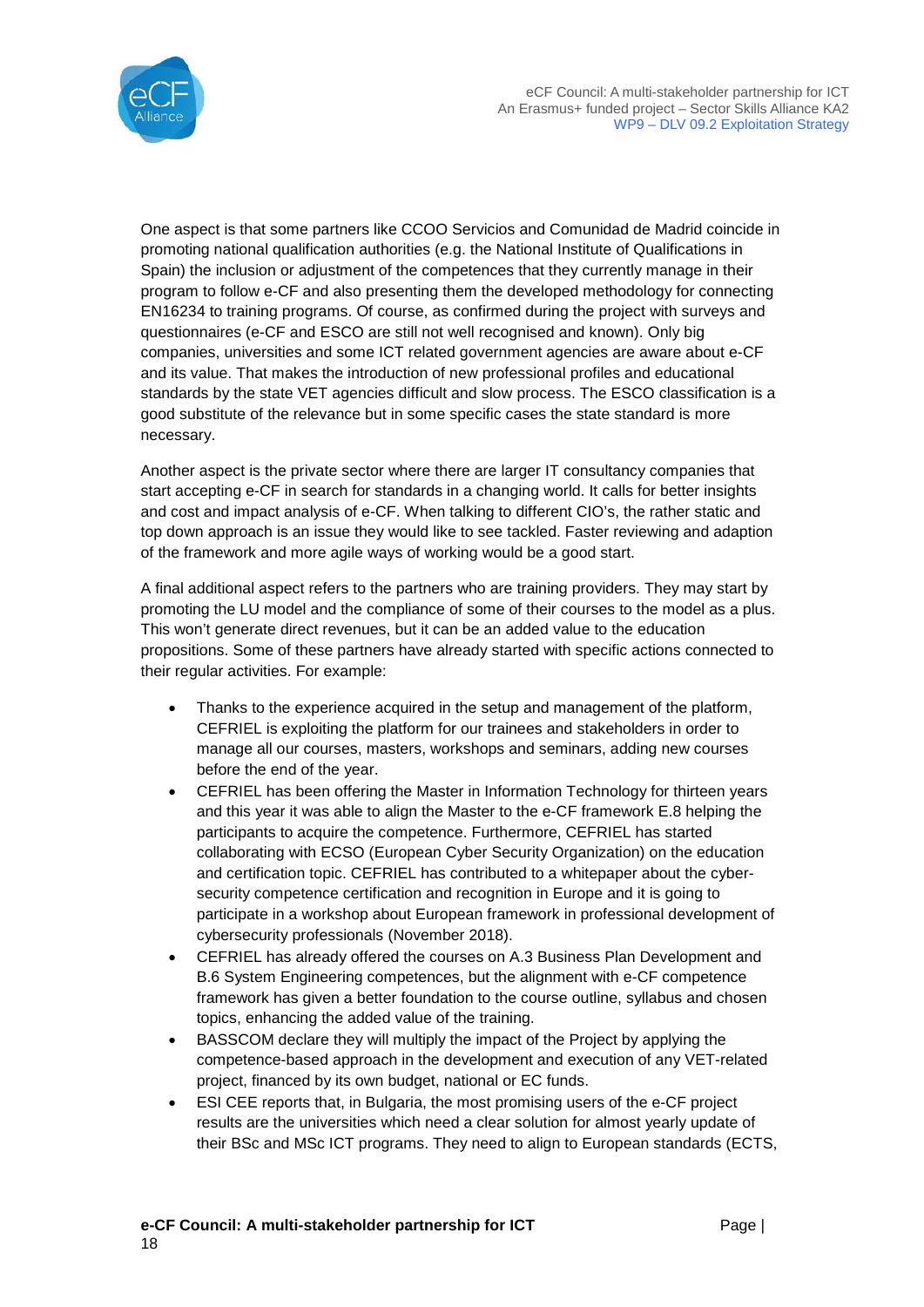

European cooperation in quality assurance in higher education etc.) and European competence model (e-CF) under the pressure of the evaluation, accreditation and monitoring of the quality in higher education institutions and scientific organizations by the National Evaluation and Accreditation Agency. ESI CEE have already implemented 3 initiatives for aligning IT university programs to competences in e-CF and the feedback from both sides – university and company – was very positive. This educational consultancy represents another line of services.

- University of Alcalá (UAH) has already mapped two master programs to e-CF and ESCO providing an additional value to the students (e.g. see http://bit.ly/MapaECFMasterProyectos). UAH sees a potential market of educational consultancy services related to e-CF and ESCO in the shape of:
	- o Advice for educational manager to align and map their programs to e-CF and ESCO
	- o Courses for presenting the concept and details of practical application of e-CF and ESCO to educational managers (as well as employers and HR specialists)

There is a final set of high-level services linked to the final shape of the governance of the planned e-CF Alliance organism where a Scientific Committee, composed by experts from the eCF Alliance project, would be responsible for developing the standard methodology (based on other outputs of the eCF Alliance project) for assigning the DS Quality Label (Digital Skills Quality Label) inspired by the partner Digital SME. This methodology shall explain how the DS Quality Label is obtained, what are the criteria, etc. Long-term goal would be to create the CEN standard based on this methodology. The DS quality label would distinguish the alignment of training courses to e-CF. Experts would agree to offer their contribution to draft the methodology standard on a voluntary basis, building on their methodological experience already obtained through the project lifespan expecting to receive a monetary compensation every time a DS Quality Label is assigned to an organisation, for instance in the form of a royalty. Obviously, this option is a long-term but feasible possibility to be developed.

#### 2.5. **Target stakeholders and network**

Some stakeholders mentioned in the project proposal do not preserve the same status as years ago when the project as launched. For example, CEN Workshop on ICT Skills no longer exists from 2018. A new forum is being promoting by CEPIS [\(www.cepis.org\)](http://www.cepis.org/) as meeting point for e-CF and other ICT professionalism models and frameworks: the name is ITPE and is serving as continuation forum for the former community on CEN Workshop on ICT Skills. It seems that an alliance between the project consortium and partners with ITPE (CEPIS) would be better way to work with the concept of the e-CF Alliance community than working in a separated organization.

Within this frame, the established partnership network could be used for further development of the delivered project results, as well as for future joint activities aiming at improvement of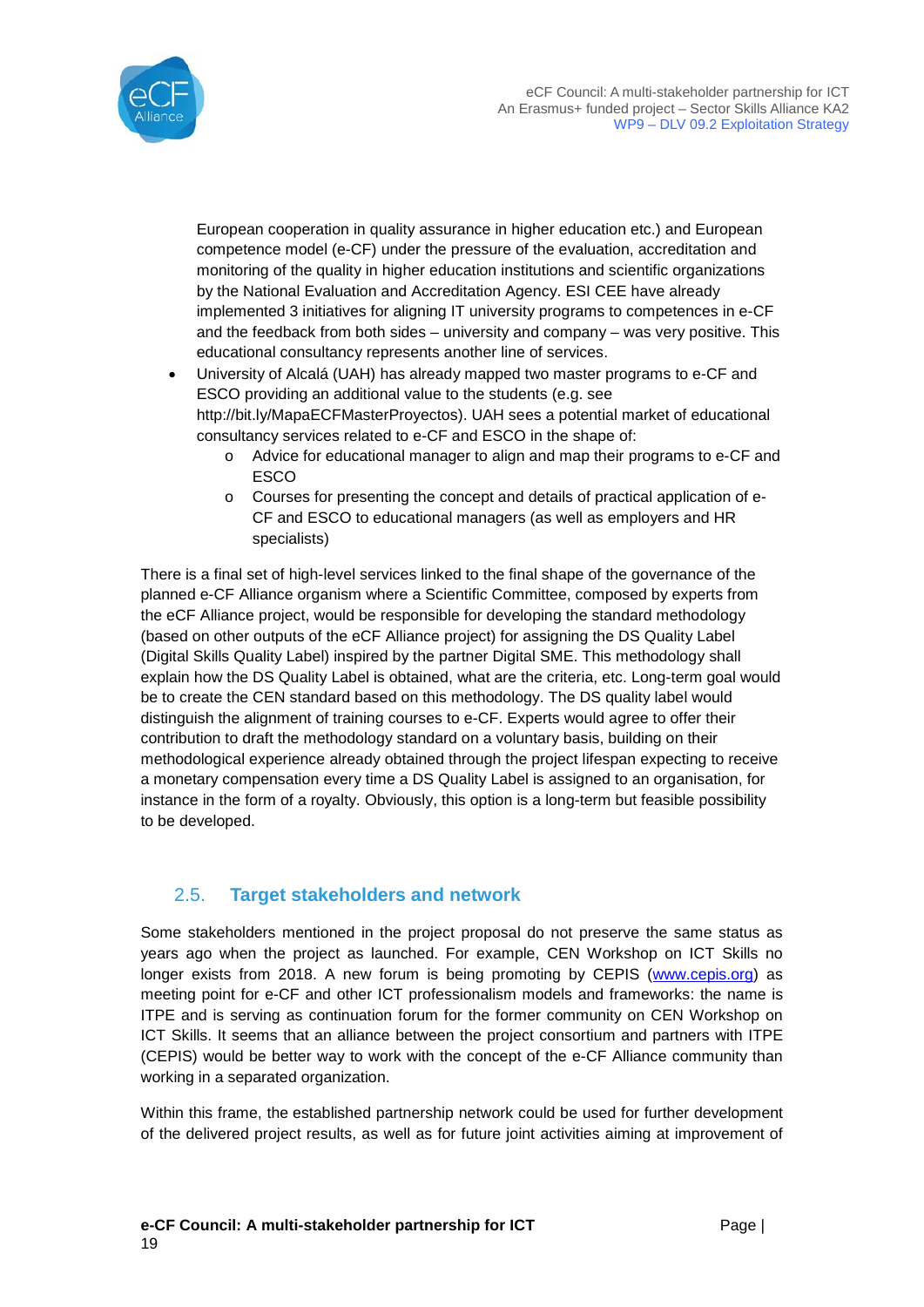

the professional vocational training systems in the participating countries and at EC level. The partnership relations between the involved organizations after the formal completion of the project should not only be maintained at the same level but even be extended to ensure a long-term sustainability of the project outcomes. The key point would be its capacity to serve as source of valuable information on trends, employers' and other stakeholders' requirements, validation of the recent or future training courses as well as their content and quality. This could be a generator of ideas for the development of new products and services. The guarantee for this role comes from the large numbers of relevant of stakeholders contacted and informed of the project through participation in national workshops and in the pilots and the ones reached via events and other communication activities. An additional value is the variety of stakeholders represented (especially when compared with other forums where mostly free lancers, service providers and a few organisations usually meet): employers, professional associations, social partners, vocational education and training (VET) providers, higher education, research centres, regulatory bodies, and SMEs

A partner like CIONET which holds a very strong network of CIOs thinks in continuously monitor the developments in the IT markets and the development of demand of competences which may lead to new proposal of development of courses under the methodology developed in the project. The prescriptive nature of CIOs (they sign for training investments of their employees) can be exploited for the dissemination within the global community (CIONET is active in 20 countries), supporting the creation of certified training material for personnel and giving active feedback on future updates of the courses.

# **3. IPR considerations**

An IPR based on Open Access Licence schemes will regulate the exploitation of the project products not only within the project partnership but even beyond it, when further interested stakeholders and providers will join or ask for using e-CF CONCIL products. This means that only additional added value items and services would be the only logical way of further exploitation thus some examples could be:

- the provision of tutoring/teaching services by specialised personnel for the exploitation of course materials by third parties for new editions of courses: obviously
- the services for implementation of the course as is or extended version on demand of third parties

Those new services and materials are not subjected to the open nature required for the deliverables and may adopt any type of restricted IPR scheme. However, some partners involved in development of contents think that this open nature of material delivered through the project is a limitation for the highest quality.

#### 3.1. **IPR conditions for deliverables**

In the scope of the law, a **license** is an arrangement between two parties (licensor and licensee) granting some kind of permissions to use the specified goods of the licensor. In the same scope, **intellectual property rights** (IPR) are the protections given to content creators,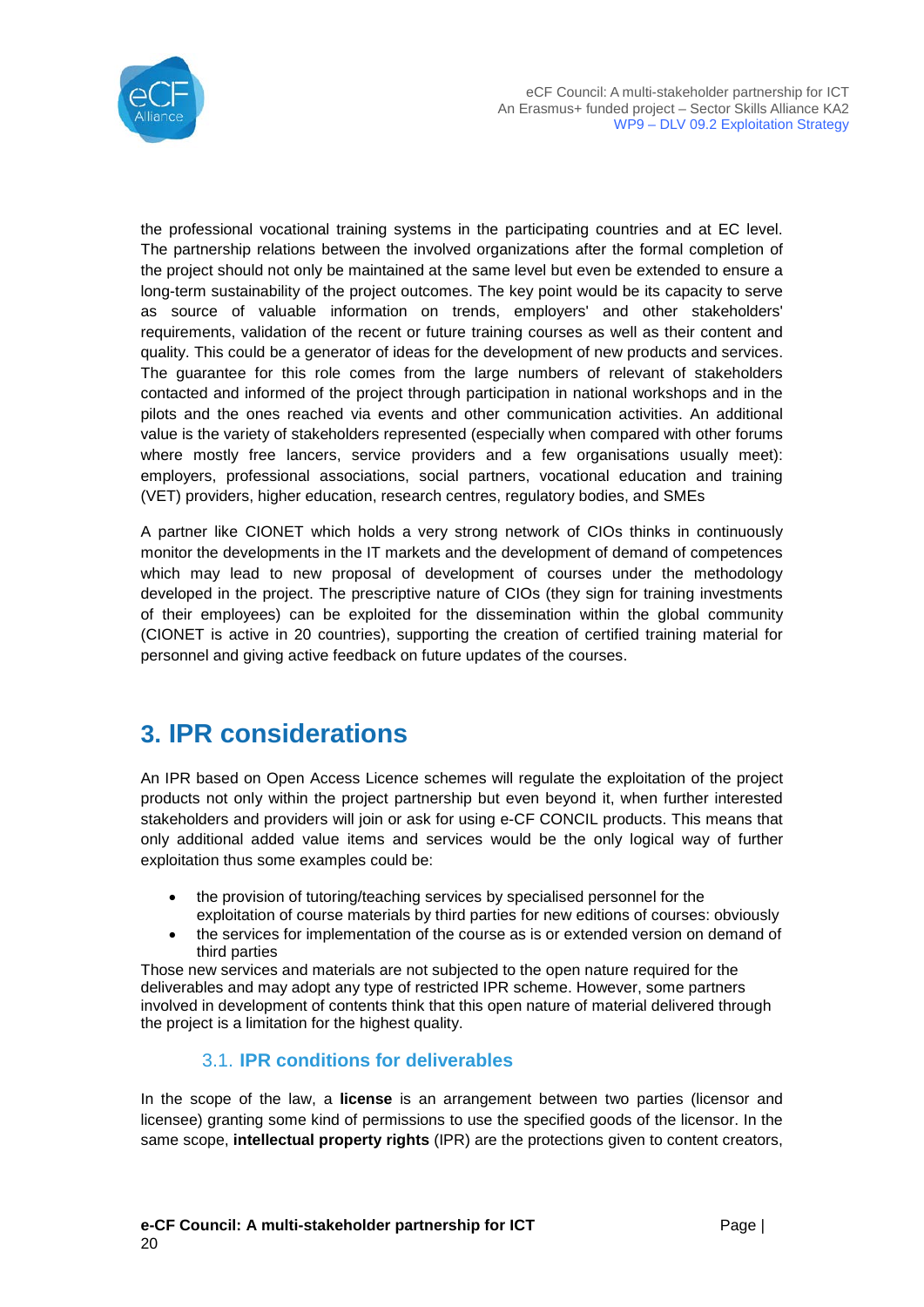

offering privileges in relation to their creations. Some materials may have a license under the terms of intellectual property rights, such us trademarks, patents or technologies.

At the light of the previous references, it seems that the content resources of the eCF Council project must be released with a Creative Commons license. **According to the IPR document of the project DLV09.3, the final shape of the license should be Attribution (BY) - ShareAlike (SA). Attribution is assigned to the partner (VET provider) of the project who developed the course.**

However, as commented in the introduction, this concerns to the materials of courses officially delivered as deliverables of the project. Any additional work by partners could be subjected to the IPR scheme which best fits the interest of the partner authorship.

This also includes the translation into local languages (which is consider a different item for IPR) but in that case the translator of the course materials should request permission from author (in case of not being the same organization). This means that official translation of courses to other languages could also be considered a service to be provided by partners who authored courses and the translator can add a restricted IPR scheme.

# **4. Challenges, risks and barriers**

According to partners and stakeholders' opinion, the following ones are the identified barriers for the ideas expressed for business model.

- Quality of developed courses is not so good to generate opportunities around them: demand for being trained with those courses will not promote demand of services of teaching, implementation, adaptation, etc. For some people, it is unrealistic to create the best courses ever for a specific competence, but this is not strictly necessary as their added value comes from their alignment to standards, and endorsement they provide. This could be true when thinking in general market, but it is also clear that even some partners would like to exploit the courses for their own activities. One limitation is that it is difficult to think that a course can cover all the levels of proficiency in e-CF, specially the highest ones. However, they provide the basis for a comprehensive approach of training and experience, especially for organisations.
- The developed courses are not self-contained, and it is very improbable that any course could be: this means that they need to be delivered with the support of a qualified expert (in class or online) and this makes transferring or sharing capabilities even among partners challenging (not considering the language barrier). However, this is an opportunity for cooperation in services among partners as well as an opportunity for selling services to third parties (see section [2.4\)](#page-15-1). An additional challenge is the support of the e-learning platform and the constant need of maintenance (both content and platform) but this could be easily overcome if demand of learning services is stable
- The value of e-CF was recognised, however the readiness to implement was low. Partly due to the limited use of e-CF and partly because people felt it is was a top down approach to the market instead of bottom up. Moreover, the lack of recognition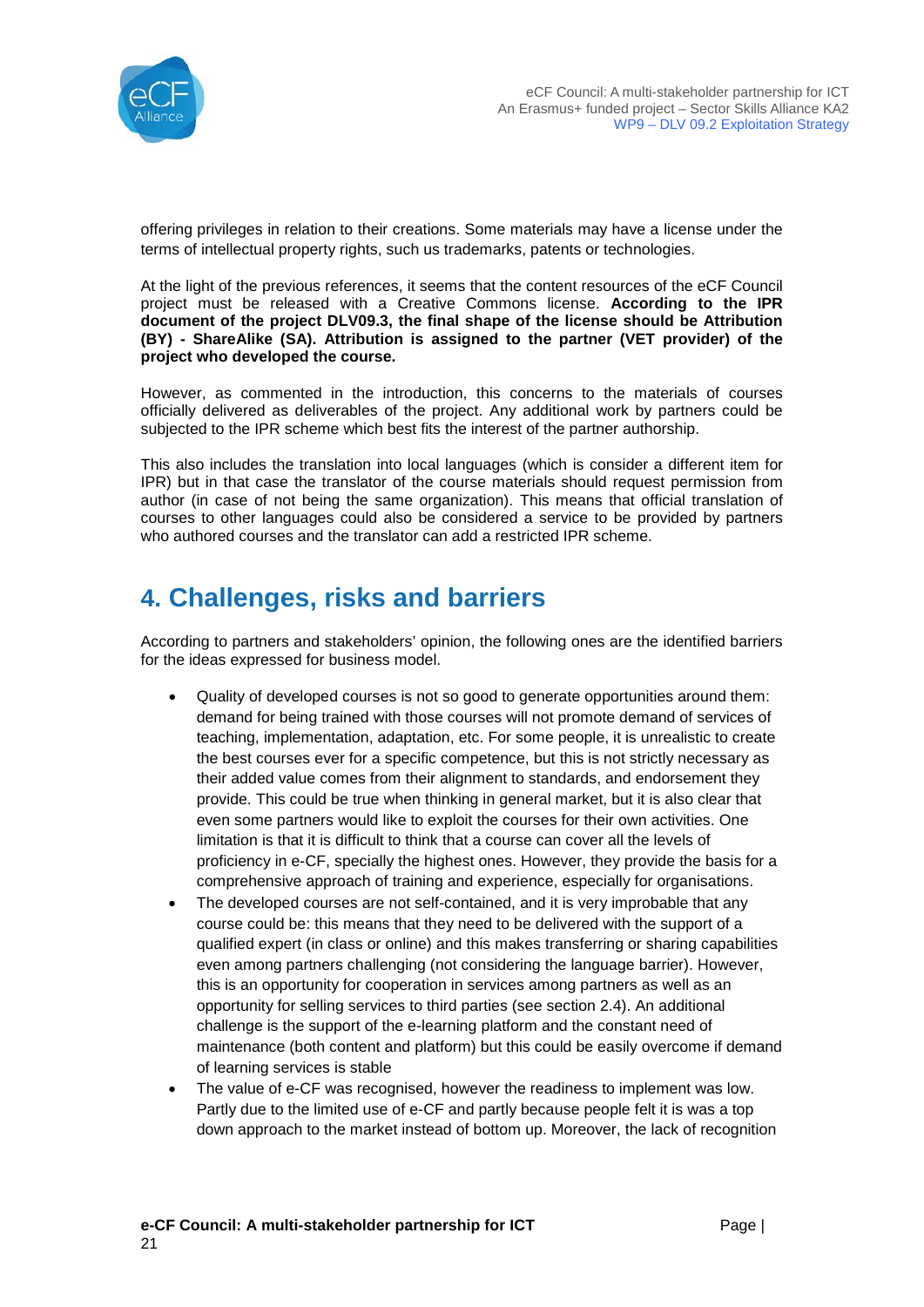

for students participating in courses is a hindrance that was stressed by the participants of the project with regards to certification of courses. Obviously, it is not easy to create from scratch a new certification immediately recognised by the whole market. However, given this is the first and largest initiative in training development connected at multinational level to e-CF and ESCO, there are a lot of opportunities to exploit the assets and expertise in the world of EN16234. Here the connection to the proper forums and actors who are working with e-CF and ESCO is the key for gaining a relevant role in the market.

- Recognition of certifications provided to students who completed courses is weak so forecast of future demand based on certification will be not strong enough to sustain the certification model. Despite efforts, e-CF is still not widely recognised by the organisations, this means a limited market in a first stage. Moreover, both organisations and trainees look for established providers, on their market and for specific knowledge areas. The demand for training and education by the organisations is mainly addressed to specific technologies or methodologies, some players also offering well recognised certifications (e.g. IBM, Microsoft, Cisco, Oracle, ITIL, Prince2, ITSQB …). However, as it is well known, there are more than 2300 ICT personal certifications from more than 160 providers in the present market and they are not serving as solution for employers and HR specialist as they can cope with such a huge and extremely varied catalogue. Then working with core general competences like e-CF then complemented with specialisation in specific solutions or technologies supported by specific market certifications. The extension of the mapping to e-CF by certification providers is an urgent need for the present HR market.
- Of course, this approach must fight against the simple view or ignorance in the market which misunderstands the concept of competence and mix up them with technologies, changes in products and brands, etc. While the evolution of the universe of acronyms, methods, technologies, etc. is fasting evolving, the competences to work with them are frequently not changing so much. E-CF is changing and a new version 4-0 is on the way, updating minor parts of the standard to be adapted to changes in the market so obsolescence of the concept seems not to be a real challenge but more a simplistic view from those with no time to devote for a careful analysis. The challenge to fight is the view to avoid that organisation may think it is not motivational for organisations to invest into e-CF.
- Regarding the fast development of the ICT sector, one of the main risks is the possible obsolescence of the contents if the partners don't disseminate quickly. It would be necessary to begin to use these contents as soon as possible. For example, it was noted that not only there were a lack of opportunities to participate in the pilots, but also a low quality of the dissemination of the developed courses to train those interested in the demanded services of upskilling in the market. Dissemination will be a very relevant challenge for the future at EC level, at national levels and transversally throughout all the possible markets where training for ICT professionals represents a relevant topic.
- Some stakeholders mentioned that some assumptions made in the project proposal are no longer present when the project was launched and obviously when the project ends. For example, the CEN Workshop on ICT Skills no longer exists now, as from Spring 2018. A new forum is being promoted by CEPIS [\(www.cepis.org\)](http://www.cepis.org/) as meeting